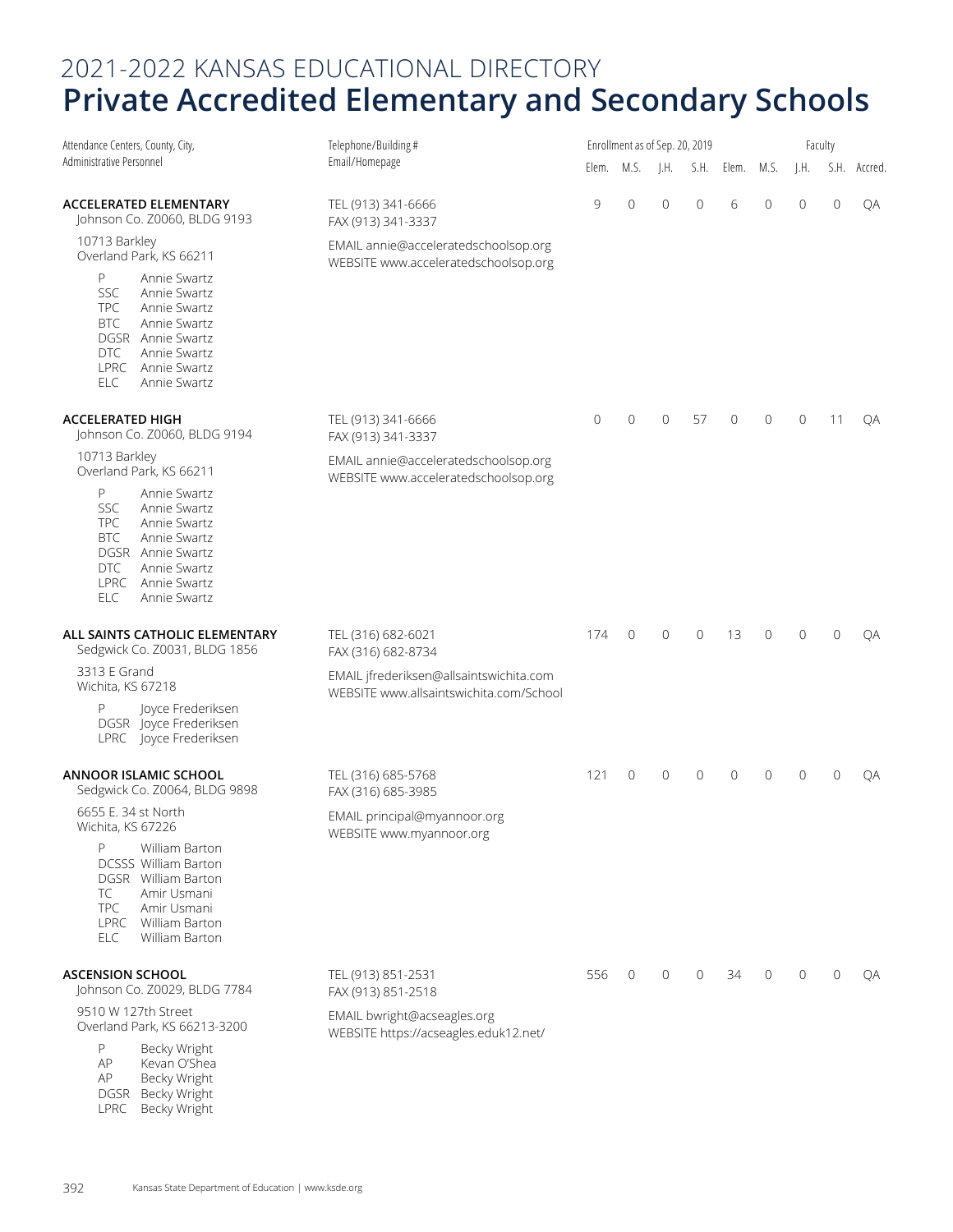| Attendance Centers, County, City,<br>Telephone/Building#<br>Administrative Personnel<br>Email/Homepage                                              |                                                                                         |              |                |                | Enrollment as of Sep. 20, 2019 |                |                |                | Faculty      |              |
|-----------------------------------------------------------------------------------------------------------------------------------------------------|-----------------------------------------------------------------------------------------|--------------|----------------|----------------|--------------------------------|----------------|----------------|----------------|--------------|--------------|
|                                                                                                                                                     |                                                                                         |              | Elem. M.S.     | J.H.           | S.H.                           | Elem.          | M.S.           | $\vert$ .H.    |              | S.H. Accred. |
| <b>BETHANY LUTHERAN SCHOOL</b><br>Johnson Co. Z0026, BLDG 9710                                                                                      | TEL (913) 648-2228<br>FAX (913) 648-2283                                                | 136          | $\overline{0}$ | $\overline{0}$ | $\mathbf 0$                    | 9              | $\overline{0}$ | $\overline{0}$ | $\mathbf{0}$ | QA           |
| 9101 Lamar<br>Overland Park, KS 66207-2452                                                                                                          | EMAIL shareno@sbcglobal.net<br>WEBSITE www.bethanyschool.net                            |              |                |                |                                |                |                |                |              |              |
| P<br>Sharon Fries<br>DGSR Erin Bickel<br>LPRC James Bradshaw                                                                                        |                                                                                         |              |                |                |                                |                |                |                |              |              |
| <b>BISHOP CARROLL CATHOLIC HIGH</b><br>Sedgwick Co. Z0031, BLDG 1910                                                                                | TEL (316) 722-2390<br>FAX (316) 722-6670                                                | $\mathbf{0}$ | $\overline{0}$ | $\mathbf 0$    | 1151                           | $\mathbf{0}$   | $\overline{0}$ | $\mathbf{0}$   | 66           | QA           |
| 8101 W Central<br>Wichita, KS 67212                                                                                                                 | EMAIL harshbergerv@bcchs.org<br>WEBSITE www.bcchs.org                                   |              |                |                |                                |                |                |                |              |              |
| P<br>Vanessa Harshberger<br>AP<br>Slade LaMunyon<br>Alan Schuckman<br>AP<br>Leticia C Nielsen<br>D<br>DGSR Alan Schuckman<br>LPRC<br>Slade LaMunyon |                                                                                         |              |                |                |                                |                |                |                |              |              |
| <b>BISHOP MIEGE HIGH</b><br>Johnson Co. Z0029, BLDG 9000                                                                                            | TEL (913) 262-2700                                                                      | $\mathbf 0$  | 0              | $\mathbf{0}$   | 655                            | $\mathbf{0}$   | $\overline{0}$ | $\Omega$       | 46           | QA           |
| 5041 Reinhardt Dr.<br>Roeland Park, KS 66205-1508                                                                                                   | EMAIL mengen@bishopmiege.com<br>WEBSITE www.bishopmiege.com                             |              |                |                |                                |                |                |                |              |              |
| P<br>Maureen Engen<br>AP<br>Alex Keith<br>Joe Schramp<br>AP<br>DGSR Maureen Engen<br>Randy Salisbury<br>ED<br>LPRC Maureen Engen                    |                                                                                         |              |                |                |                                |                |                |                |              |              |
| <b>BISHOP WARD HIGH SCHOOL</b><br>Wyandotte Co. Z0029, BLDG 8434                                                                                    | TEL (913) 371-1201<br>FAX (913) 371-2145                                                | $\mathbf 0$  | 0              | $\mathbf 0$    | 300                            | $\overline{0}$ | 0              | $\overline{0}$ | 26           | QA           |
| 708 N 18th St<br>Kansas City, KS 66102-4212                                                                                                         | EMAIL molson@wardhigh.org<br>WEBSITE www.wardhigh.org                                   |              |                |                |                                |                |                |                |              |              |
| P<br>Michelle Olson<br>AP<br>Kam Ridley<br>DGSR Michelle Olson<br>ED<br>Jay Dunlap<br>LPRC Michelle Olson                                           |                                                                                         |              |                |                |                                |                |                |                |              |              |
| BLESSED SACRAMENT CATHOLIC<br>Sedgwick Co. Z0031, BLDG 1860                                                                                         | TEL (316) 684-3752<br>FAX (316) 687-1082                                                | 393          | $\mathbf{0}$   | $\mathbf{0}$   | $\mathbf{0}$                   | 26             | $\mathbf{0}$   | $\Omega$       | $\mathbf{0}$ | QA           |
| 3810 E Douglas<br>Wichita, KS 67208                                                                                                                 | EMAIL jarnold@blessedsacramentwichita.com<br>WEBSITE blessedsacramentwichita.com/school |              |                |                |                                |                |                |                |              |              |
| P<br>loel Arnold<br>AP<br>Berry Newell<br>DGSR Berry Newell<br>LPRC Michelle Hittner                                                                |                                                                                         |              |                |                |                                |                |                |                |              |              |
| <b>BRANCHES ACADEMY</b><br>Sedgwick Co. Z0070, BLDG 9942                                                                                            | TEL (316) 425-7050<br>FAX (316) 425-7093                                                | 43           | $\mathbf{0}$   | $\mathbf{0}$   | $\overline{0}$                 | 12             | $\mathbf{0}$   | $\Omega$       | $\mathbf{0}$ | QA           |
| 12725 W. 21st North<br>Wichita, KS 67235                                                                                                            | EMAIL info@branchesacademy.com<br>WEBSITE www.branchesacademy.com                       |              |                |                |                                |                |                |                |              |              |
| P<br>Kimberly Fielding<br><b>TPC</b><br>Kimberly Fielding<br>DGSR Kimberly Fielding                                                                 |                                                                                         |              |                |                |                                |                |                |                |              |              |

LPRC Kimberly Fielding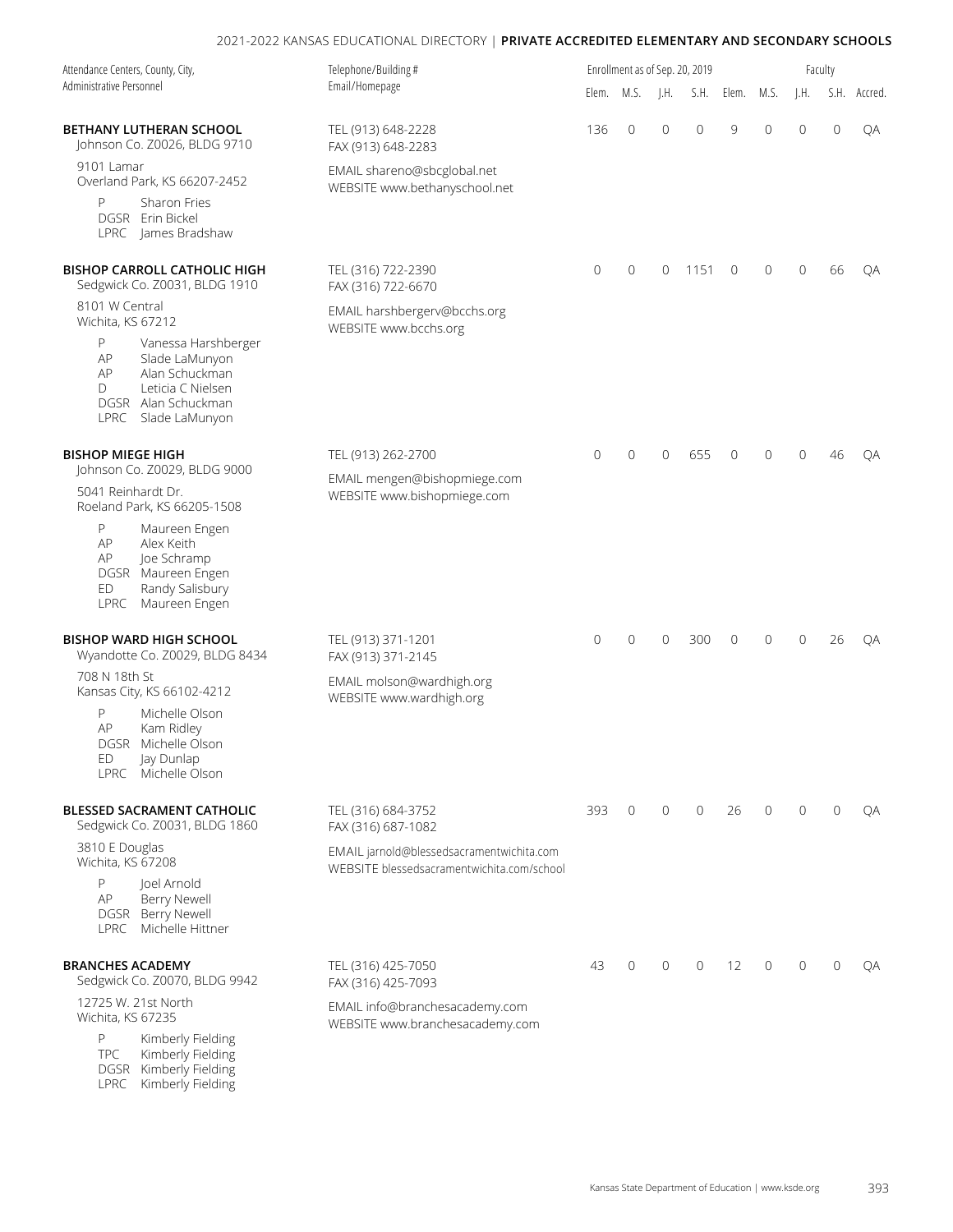| Attendance Centers, County, City,<br>Administrative Personnel                                                            | Telephone/Building#                                                        |       |              | Enrollment as of Sep. 20, 2019 |                |                | Faculty  |                |              |              |  |  |
|--------------------------------------------------------------------------------------------------------------------------|----------------------------------------------------------------------------|-------|--------------|--------------------------------|----------------|----------------|----------|----------------|--------------|--------------|--|--|
|                                                                                                                          | Email/Homepage                                                             | Elem. | M.S.         | $\mathsf{I}.\mathsf{H}$ .      |                | S.H. Elem.     | M.S.     | J.H.           |              | S.H. Accred. |  |  |
| <b>BROOKRIDGE DAY SCHOOL</b><br>Johnson Co. Z0006, BLDG 9001                                                             | TEL (913) 649-2228<br>FAX (913) 649-6710                                   | 105   | $\mathbf 0$  | $\overline{0}$                 | $\overline{0}$ | 8              | 0        | $\overline{0}$ | $\mathbf{0}$ | QA           |  |  |
| 9555 Hadley Drive<br>Overland Park, KS 66212                                                                             | EMAIL b.brown@brookridgedayschool.com<br>WEBSITE brookridgedayschool.com   |       |              |                                |                |                |          |                |              |              |  |  |
| P<br>Barbara Brown<br>DGSR Barbara Brown<br>Katie Shonkwiler<br>BTC<br><b>CSS</b><br>Barbara Brown<br>LPRC Barbara Brown |                                                                            |       |              |                                |                |                |          |                |              |              |  |  |
| <b>CHRIST THE KING (KANSAS CITY)</b><br>Wyandotte Co. Z0029, BLDG 8430                                                   | TEL (913) 287-8883<br>FAX (913) 287-7409                                   | 218   | $\mathbf{0}$ | $\mathbf{0}$                   | $\overline{0}$ | $\overline{0}$ | 0        | $\Omega$       | $\Omega$     | QA           |  |  |
| 3027 N 54th Street<br>Kansas City, KS 66104-2118                                                                         | EMAIL seecathyctk@mac.com<br>WEBSITE https://ctkkck.eduk12.net             |       |              |                                |                |                |          |                |              |              |  |  |
| P Cathy Fithian<br>DGSR Cathy Fithian<br>LPRC Cathy Fithian                                                              |                                                                            |       |              |                                |                |                |          |                |              |              |  |  |
| <b>CHRIST THE KING (TOPEKA)</b><br>Shawnee Co. Z0029, BLDG 8565                                                          | TEL (785) 272-2220<br>FAX (785) 272-9255                                   | 248   | $\mathbf{0}$ | $\Omega$                       | $\mathbf{0}$   | 20             | $\Omega$ | $\Omega$       | $\Omega$     | QA           |  |  |
| 5973 SW 25th St.<br>Topeka, KS 66614-1972                                                                                | EMAIL reynosor@ctktopeka.eduk12.net<br>WEBSITE https://ctkschooltopeka.org |       |              |                                |                |                |          |                |              |              |  |  |
| Relynn Reynoso<br>DGSR Relynn Reynoso<br>Relynn Reynoso<br>LPRC                                                          |                                                                            |       |              |                                |                |                |          |                |              |              |  |  |
| <b>CHRIST THE KING CATHOLIC ELEMENTARY</b><br>Sedgwick Co. Z0031, BLDG 1864                                              | TEL (316) 943-0111<br>FAX (316) 943-0147                                   | 119   | $\mathbf{0}$ | $\mathbf{0}$                   | $\mathbf{0}$   | 11             | 0        | $\Omega$       | $\mathbf{0}$ | OA           |  |  |
| 4501 Maple<br>Wichita, KS 67209                                                                                          | EMAIL mjevans@ctkwichita.org<br>WEBSITE http://www.ctkwichita.org/school   |       |              |                                |                |                |          |                |              |              |  |  |
| P<br>Mary Jo Evans<br>DGSR Mary Jo Evans<br>LPRC<br>Mary Jo Evans                                                        |                                                                            |       |              |                                |                |                |          |                |              |              |  |  |
| <b>CORPUS CHRISTI CATHOLIC SCHOOL</b><br>Douglas Co. Z0029, BLDG 9892                                                    | TEL (785) 331-3374                                                         | 264   | $\mathbf{0}$ | $\Omega$                       | $\Omega$       | 24             | 0        | $\Omega$       | $\Omega$     | QA           |  |  |
| 6001 Bob Billings Pkwy.<br>Lawrence, KS 66049-5200                                                                       | EMAIL kirstenw@cccparish.org<br>WEBSITE http://www.cccparish.org           |       |              |                                |                |                |          |                |              |              |  |  |
| P<br>Kirsten Wondra<br>AP<br><b>Brian McCaffrey</b><br>DGSR Kirsten Wondra<br>LPRC Kirsten Wondra                        |                                                                            |       |              |                                |                |                |          |                |              |              |  |  |
| <b>CURE OF ARS ELEMENTARY</b><br>Johnson Co. Z0029, BLDG 9002                                                            | TEL (913) 648-2620<br>FAX (913) 648-3810                                   | 616   | $\mathbf{0}$ | $\mathbf 0$                    | $\mathbf{0}$   | 48             | 0        | $\Omega$       | $\Omega$     | QA           |  |  |
| 9403 Mission Rd.<br>Leawood, KS 66206-2045                                                                               | EMAIL andrew.legler@cureofars.com<br>WEBSITE http://www.cureofars.org      |       |              |                                |                |                |          |                |              |              |  |  |
| P<br>Andrew Legler<br>AP<br>Kim Hammers<br>Jackie Pickett<br>AP<br>DGSR Andrew Legler<br>LPRC Andrew Legler              |                                                                            |       |              |                                |                |                |          |                |              |              |  |  |
| <b>FAITH LUTHERAN SCHOOL</b><br>Sedgwick Co. Z0026, BLDG 9886                                                            | TEL (316) 788-1715<br>FAX (316) 789-0043                                   | 23    | $\mathbf{0}$ | $\Omega$                       | $\mathbf{0}$   | 4              | 0        | $\Omega$       | $\Omega$     | QA           |  |  |
| 208 S Derby Ave.<br>Derby, KS 67037-1443                                                                                 | EMAIL skkleber@aol.com<br>WEBSITE www.flsderby.com                         |       |              |                                |                |                |          |                |              |              |  |  |
| P<br>Sue Kleber<br>DGSR Rebekah Pankratz<br>LPRC James Bradshaw                                                          |                                                                            |       |              |                                |                |                |          |                |              |              |  |  |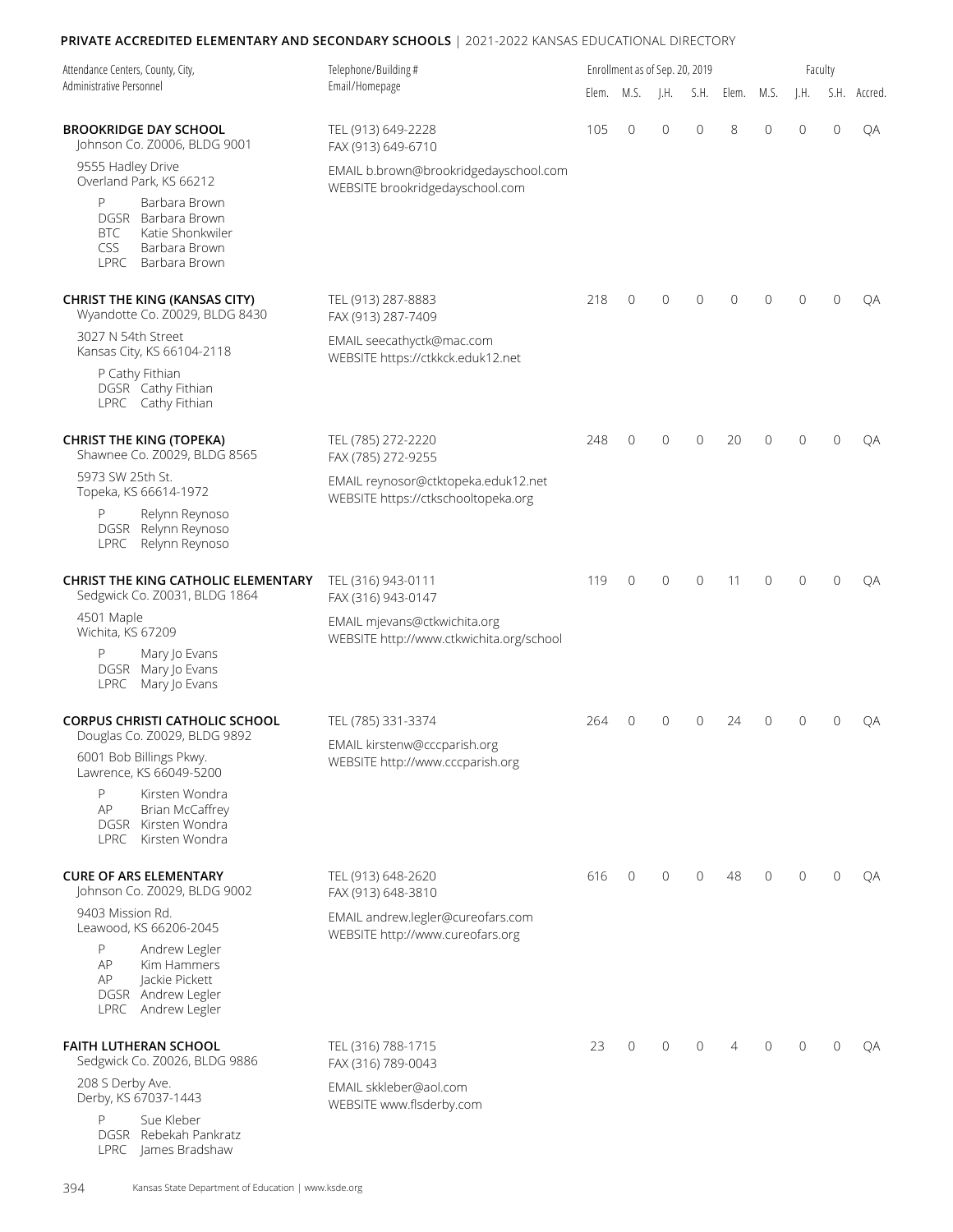| Attendance Centers, County, City,                                                                                       | Telephone/Building #<br>Email/Homepage                                                   |              |                |                           | Enrollment as of Sep. 20, 2019 |                |                | Faculty        |              |              |
|-------------------------------------------------------------------------------------------------------------------------|------------------------------------------------------------------------------------------|--------------|----------------|---------------------------|--------------------------------|----------------|----------------|----------------|--------------|--------------|
| Administrative Personnel                                                                                                |                                                                                          | Elem.        | M.S.           | $\mathsf{I}.\mathsf{H}$ . | S.H.                           | Elem.          | M.S.           | $\vert$ .H.    |              | S.H. Accred. |
| <b>GOOD SHEPHERD LUTHERAN</b><br><b>ELEMENTARY</b><br>Marshall Co. Z0026, BLDG 4560                                     | TEL (785) 562-3181<br>FAX (785) 562-3679                                                 | 51           | $\overline{0}$ | $\overline{0}$            | $\overline{0}$                 | $\overline{0}$ | $\overline{0}$ | $\overline{0}$ | $\mathbf{0}$ | QA           |
| 206 S 17th Street<br>Marysville, KS 66508-1750                                                                          | EMAIL tharries@goodshepherdks.org                                                        |              |                |                           |                                |                |                |                |              |              |
| Terry Harries<br>HT.<br>DGSR Terry Harries<br>LPRC James Bradshaw                                                       |                                                                                          |              |                |                           |                                |                |                |                |              |              |
| <b>GOOD SHEPHERD SCHOOL</b><br>Johnson Co. Z0029, BLDG 9015                                                             | TEL (913) 631-0400                                                                       | 309          | $\overline{0}$ | $\overline{0}$            | $\mathbf{0}$                   | 27             | $\Omega$       | $\Omega$       | $\Omega$     | ОA           |
| 12800 W. 75th St.<br>Shawnee, KS 66216-3179                                                                             | EMAIL amcguff@gsshawnee.org<br>WEBSITE https://school.gsshawnee.org                      |              |                |                           |                                |                |                |                |              |              |
| P<br>Ann McGuff<br>AP<br>Samantha Roy<br>DGSR Ann McGuff<br>LPRC Ann McGuff                                             |                                                                                          |              |                |                           |                                |                |                |                |              |              |
| HAYDEN HIGH<br>Shawnee Co. Z0029, BLDG 8572                                                                             | TEL (785) 272-5210<br>FAX (785) 272-2975                                                 | $\mathbf{0}$ | $\overline{0}$ | $\Omega$                  | 397                            | $\Omega$       | $\Omega$       | $\Omega$       | 32           | QA           |
| 401 SW Gage Blvd.<br>Topeka, KS 66606-2023                                                                              | EMAIL sandstromj@haydencatholic.net<br>WEBSITE http://www.haydencatholic.org/            |              |                |                           |                                |                |                |                |              |              |
| James Sandstrom<br>P<br>John Tetuan<br>AP<br>DGSR James Sandstrom<br>Shelly Buhler<br>ED<br>LPRC James Sandstrom        |                                                                                          |              |                |                           |                                |                |                |                |              |              |
| <b>HOLY CROSS CATHOLIC</b><br>Johnson Co. Z0029, BLDG 9023                                                              | TEL (913) 381-7408                                                                       | 240          | $\mathbf{0}$   | $\mathbf{0}$              | $\mathbf{0}$                   | $\Omega$       | $\Omega$       | $\Omega$       | $\mathbf{0}$ | QA           |
| 8101 West 95th St.<br>Overland Park, KS 66212-3215                                                                      | EMAIL mwagner@holycrosscatholicschool.com<br>WEBSITE http://holycrosscatholicschool.com/ |              |                |                           |                                |                |                |                |              |              |
| Melissa Wagner<br>P<br>DGSR Melissa Wagner<br>LPRC<br>Melissa Wagner                                                    |                                                                                          |              |                |                           |                                |                |                |                |              |              |
| HOLY CROSS CATHOLIC ELEMENTARY<br>Reno Co. Z0031, BLDG 3144                                                             | TEL (620) 665-6168<br>FAX (620) 665-0368                                                 | 260          | 0              | $\Omega$                  | 0                              | 20             | 0              | 0              | $\Omega$     | QA           |
| 2633 Independence Rd<br>Hutchinson, KS 67502                                                                            | EMAIL awagoner@holycross-hutch.com<br>WEBSITE www.holycross-hutch.com                    |              |                |                           |                                |                |                |                |              |              |
| P<br>Amy Wagoner<br>DGSR Amy Wagoner<br>LPRC Amy Wagoner                                                                |                                                                                          |              |                |                           |                                |                |                |                |              |              |
| <b>HOLY CROSS LUTHERAN</b><br>Sedgwick Co. Z0026, BLDG 1866                                                             | TEL (316) 684-4431<br>FAX (316) 684-2847                                                 | 162          | $\mathbf{0}$   | $\mathbf 0$               | $\mathbf{0}$                   | 14             | $\mathbf{0}$   | $\Omega$       | $\mathbf{0}$ | QA           |
| 600 N Greenwich Road<br>Wichita, KS 67206-2633                                                                          | EMAIL kboettcher@holycrosslutheran.net<br>WEBSITE www.lovemyschool.net                   |              |                |                           |                                |                |                |                |              |              |
| Karen Boettcher<br>P<br>DGSR Mary Ochs<br>LPRC James Bradshaw                                                           |                                                                                          |              |                |                           |                                |                |                |                |              |              |
| <b>HOLY FAMILY SCHOOL</b><br>Barton Co. Z0028, BLDG 6304                                                                | TEL (620) 793-3265<br>FAX (620) 792-2798                                                 | 189          | $\mathbf 0$    | $\mathbf{0}$              | $\mathbf{0}$                   | 17             | $\overline{0}$ | $\Omega$       | $\Omega$     | QA           |
| 4200 Broadway St.<br>Great Bend, KS 67530                                                                               | EMAIL moeder@gbholyfamily.org<br>WEBSITE gbholyfamily.eduk12.net                         |              |                |                           |                                |                |                |                |              |              |
| P<br>Karen Moeder<br><b>SSC</b><br>Karen Moeder<br><b>BTC</b><br>Karen Moeder<br>DGSR Karen Moeder<br>LPRC Karen Moeder |                                                                                          |              |                |                           |                                |                |                |                |              |              |

ELC Karen Moeder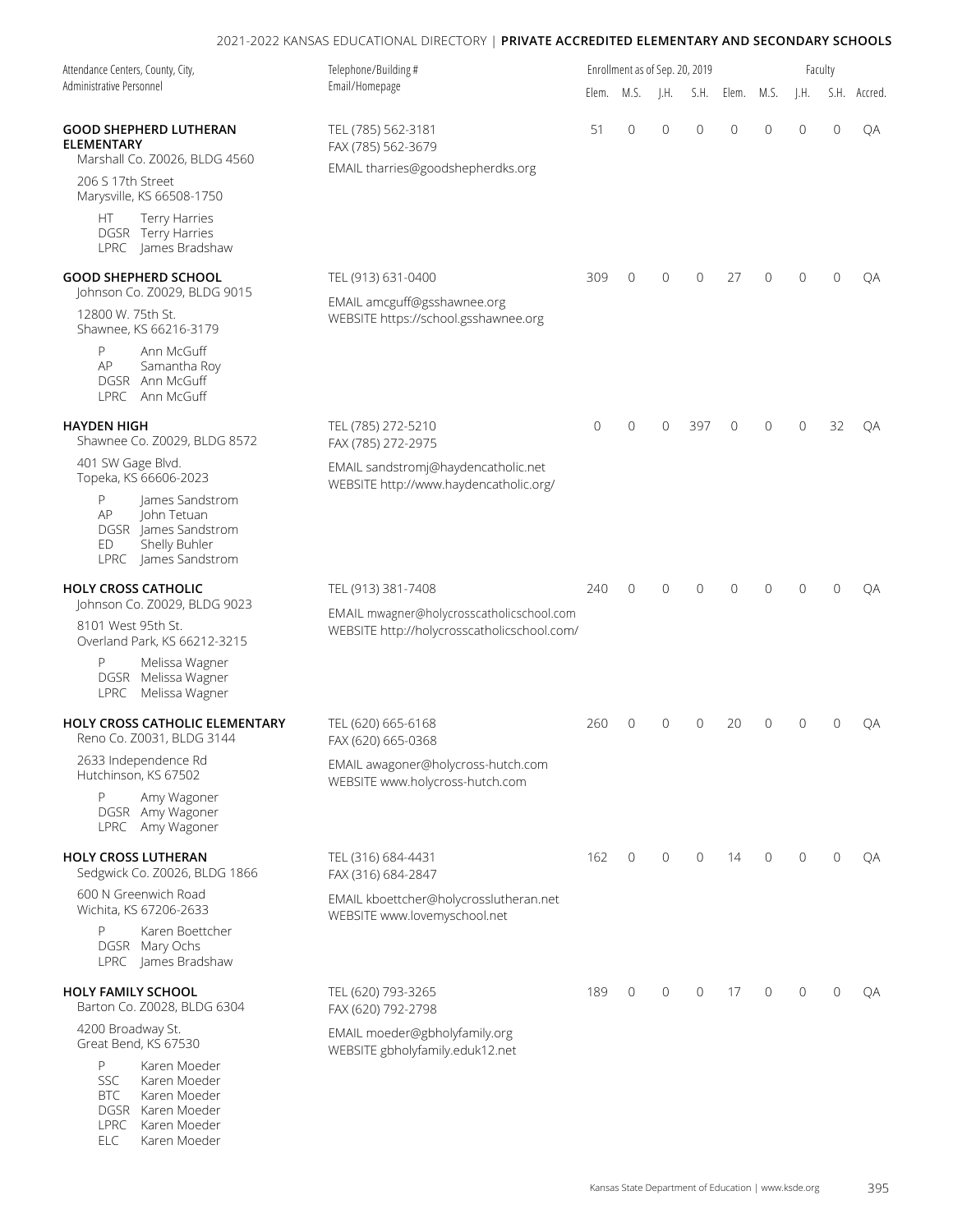| Attendance Centers, County, City,                                                                                | Telephone/Building#                                                           |       | Enrollment as of Sep. 20, 2019 |                 |                |       |          |              | Faculty      |         |
|------------------------------------------------------------------------------------------------------------------|-------------------------------------------------------------------------------|-------|--------------------------------|-----------------|----------------|-------|----------|--------------|--------------|---------|
| Administrative Personnel                                                                                         | Email/Homepage                                                                | Elem. | M.S.                           | $\parallel$ .H. | S.H.           | Elem. | M.S.     | $\vert$ .H.  | S.H.         | Accred. |
| <b>HOLY FAMILY CATHOLIC SCHOOL</b><br>Shawnee Co. Z0029, BLDG 9891                                               | TEL (785) 234-8980                                                            | 160   | $\Omega$                       | $\Omega$        | $\mathbf{0}$   | 11    | 0        | $\Omega$     | $\mathbf{0}$ | QA      |
| 1725 NE Seward Ave.<br>Topeka, KS 66616-1245                                                                     | EMAIL lambt@holyfamilytopeka.net<br>WEBSITE https://holyfamilytopeka.net      |       |                                |                 |                |       |          |              |              |         |
| Travis Lamb<br>P<br>DGSR Travis Lamb<br><b>DFS</b><br>Michelle Singer<br>LPRC Travis Lamb                        |                                                                               |       |                                |                 |                |       |          |              |              |         |
| HOLY FAMILY ELEMENTARY (HAYS)<br>Ellis Co. Z0030, BLDG 7980                                                      | TEL (785) 625-3131<br>FAX (785) 625-2098                                      | 329   | $\overline{0}$                 | $\mathbf 0$     | $\mathbf{0}$   | 20    | 0        | $\Omega$     | $\mathbf{0}$ | QA      |
| 1800 Milner<br>Hays, KS 67601-3796                                                                               | EMAIL rwentling@hfehays.org<br>WEBSITE https://www.hfehays.org/o/hfe          |       |                                |                 |                |       |          |              |              |         |
| P<br>Rachel Wentling<br>Eugene Flax<br>AP<br>DGSR Rachel Wentling<br>LPRC<br>Rachel Wentling                     |                                                                               |       |                                |                 |                |       |          |              |              |         |
| <b>HOLY NAME</b><br>Wyandotte Co. Z0029, BLDG 8384                                                               | TEL (913) 722-1032<br>FAX (913) 722-4175                                      | 111   | $\mathbf{0}$                   | $\overline{0}$  | $\mathbf{0}$   | 8     | 0        | $\Omega$     | $\Omega$     | QA      |
| 1007 Southwest Blvd.<br>Kansas City, KS 66103-1907                                                               | EMAIL rsmith@archkckcs.org<br>WEBSITE https://holynamecatholicschool.org      |       |                                |                 |                |       |          |              |              |         |
| P<br>Randy Smith<br>DGSR Randy Smith<br>LPRC Randy Smith                                                         |                                                                               |       |                                |                 |                |       |          |              |              |         |
| HOLY NAME CATHOLIC ELEMENTARY<br>(COFFEYVILLE)                                                                   | TEL (620) 251-0480<br>FAX (620) 251-1651                                      | 62    | $\overline{0}$                 | $\Omega$        | $\Omega$       | 6     | $\Omega$ | <sup>n</sup> | $\Omega$     | OA      |
| Montgomery Co. Z0031, BLDG 6796<br>406 Willow<br>Coffeyville, KS 67337                                           | EMAIL leadteacher@holyname.kscoxmail.com<br>WEBSITE www.hncschool.org         |       |                                |                 |                |       |          |              |              |         |
| P<br>Lisa Payne<br>DGSR Lisa Payne<br>LPRC Lisa Payne                                                            |                                                                               |       |                                |                 |                |       |          |              |              |         |
| HOLY NAME CATHOLIC ELEMENTARY<br>(WINFIELD)                                                                      | TEL (620) 221-0230<br>FAX (620) 221-4047                                      | 39    | 0                              | $\Omega$        | $\mathbf{0}$   | 5     | 0        | <sup>n</sup> | $\Omega$     | QA      |
| Cowley Co. Z0031, BLDG 7340<br>700 Fuller<br>Winfield, KS 67156                                                  | EMAIL kporter@holynamewinfield.org<br>WEBSITE www.holynamewinfield.org/school |       |                                |                 |                |       |          |              |              |         |
| P<br>Kim Porter<br>DGSR Kim Porter<br>LPRC Kim Porter                                                            |                                                                               |       |                                |                 |                |       |          |              |              |         |
| HOLY ROSARY - WEA CATHOLIC SCHOOL<br>Miami Co. Z0029, BLDG 9706                                                  | TEL (913) 533-2462<br>FAX (913) 416-1083                                      | 145   | $\mathbf 0$                    | $\overline{0}$  | $\mathbf 0$    | 15    | 0        | $\mathbf{0}$ | $\mathbf{0}$ | QA      |
| 22705 Metcalf Ave.<br>Bucyrus, KS 66013-9115                                                                     | EMAIL nick@qhrwea.org                                                         |       |                                |                 |                |       |          |              |              |         |
| P<br>Nick Antista<br>DGSR Nick Antista<br>LPRC Nick Antista                                                      |                                                                               |       |                                |                 |                |       |          |              |              |         |
| HOLY SAVIOR CATHOLIC ACADEMY<br>Sedgwick Co. Z0031, BLDG 1868                                                    | TEL (316) 684-2141<br>FAX (316) 684-4318                                      | 166   | 0                              | $\mathbf{0}$    | $\overline{0}$ | 14    | 0        | $\mathbf{0}$ | $\mathbf{0}$ | QA      |
| 3000 E. 13th St. North<br>Wichita, KS 67208<br>P<br>Philip Stutey<br>Delia Shropshire<br>D<br>DGSR Philip Stutey | EMAIL pstutey@holy-savior.org<br>WEBSITE www.holy-savior.org/school           |       |                                |                 |                |       |          |              |              |         |

396 Kansas State Department of Education | www.ksde.org

LPRC Philip Stutey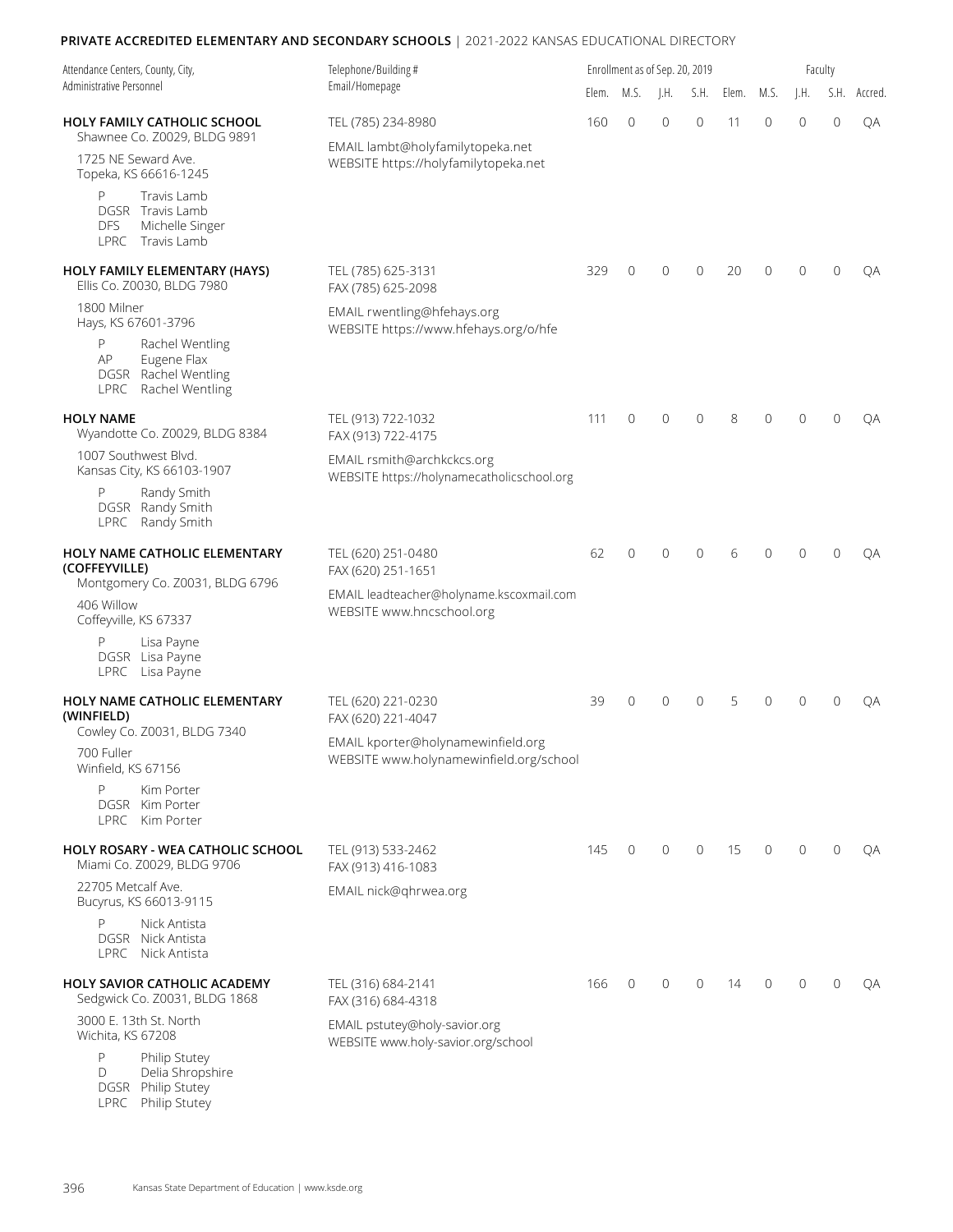| Attendance Centers, County, City,<br>Administrative Personnel                                                            | Telephone/Building#                                                         |       |              | Enrollment as of Sep. 20, 2019 |                |              |                |                | Faculty        |              |
|--------------------------------------------------------------------------------------------------------------------------|-----------------------------------------------------------------------------|-------|--------------|--------------------------------|----------------|--------------|----------------|----------------|----------------|--------------|
|                                                                                                                          | Email/Homepage                                                              | Elem. | M.S.         | $\mathsf{H}$ .                 | S.H.           | Elem.        | M.S.           | $\mathsf{H}$ . |                | S.H. Accred. |
| <b>HOLY SPIRIT CATHOLIC</b><br>Johnson Co. Z0029, BLDG 9019                                                              | TEL (913) 492-2582<br>FAX (913) 492-9613                                    | 337   | $\mathbf 0$  | $\overline{0}$                 | $\mathbf 0$    | 29           | 0              | $\mathbf{0}$   | $\overline{0}$ | QA           |
| 11300 West 103rd St.<br>Overland Park, KS 66214-2720                                                                     | EMAIL mwatson@hscatholic.org<br>WEBSITE http://school.hscatholic.org        |       |              |                                |                |              |                |                |                |              |
| Michele Watson<br>P<br>AP<br>Eileen Colling<br>DGSR Michele Watson<br>LPRC Michele Watson                                |                                                                             |       |              |                                |                |              |                |                |                |              |
| HOLY SPIRIT CATHOLIC SCHOOL<br>Sedgwick Co. Z0031, BLDG 8601                                                             | TEL (316) 794-8139<br>FAX (316) 794-2055                                    | 147   | 0            | $\mathbf 0$                    | $\mathbf 0$    | 11           | 0              | $\overline{0}$ | $\mathbf 0$    | QA           |
| 18218 W Highway 54<br>Goddard, KS 67052                                                                                  | EMAIL kbright@holyspiritwichita.com<br>WEBSITE holyspiritwichita.com/school |       |              |                                |                |              |                |                |                |              |
| P<br>Kelly Bright<br>DGSR Kelly Bright<br>LPRC Kelly Bright                                                              |                                                                             |       |              |                                |                |              |                |                |                |              |
| <b>HOLY TRINITY ELEM (LENEXA)</b><br>Johnson Co. Z0029, BLDG 9006                                                        | TEL (913) 888-3250<br>FAX (913) 438-2572                                    | 580   | $\mathbf{0}$ | $\mathbf{0}$                   | 0              | 41           | 0              | $\Omega$       | $\mathbf 0$    | QA           |
| 13600 W 92nd St.<br>Lenexa, KS 66215-3312                                                                                | EMAIL smerfen@htslenexa.org<br>WEBSITE https://htslenexa.org                |       |              |                                |                |              |                |                |                |              |
| P<br>Scott Merfen<br>AP<br>Tim Anderson<br>Pat Gamber<br>AP<br>DGSR Scott Merfen<br>LPRC Scott Merfen                    |                                                                             |       |              |                                |                |              |                |                |                |              |
| HOLY TRINITY ELEMENTARY (PAOLA)<br>Miami Co. Z0029, BLDG 4726                                                            | TEL (913) 294-3286<br>FAX (913) 294-5286                                    | 98    | 0            | $\overline{0}$                 | $\overline{0}$ | 9            | $\overline{0}$ | $\Omega$       | $\mathbf 0$    | QA           |
| 601 E Chippewa St.<br>Paola, KS 66071-2015                                                                               | EMAIL mgavin@holytrinitypaola.org<br>WEBSITE www.htspaola.eduk12.net        |       |              |                                |                |              |                |                |                |              |
| Michelle Gavin<br>P<br>DGSR Michelle Gavin<br>LPRC Michelle Gavin                                                        |                                                                             |       |              |                                |                |              |                |                |                |              |
| <b>HOPE LUTHERAN</b><br>Johnson Co. Z0026, BLDG 9021                                                                     | TEL (913) 631-6940<br>FAX (913) 268-9525                                    | 134   | $\mathbf{0}$ | $\mathbf{0}$                   | 0              | 12           | $\overline{0}$ | $\Omega$       | $\mathbf{0}$   | QA           |
| 6308 Quivira Rd<br>Shawnee, KS 66216-2744                                                                                | EMAIL jankowski@hopelutheran.org<br>WEBSITE www.hopeschoolkc.org            |       |              |                                |                |              |                |                |                |              |
| P<br>Nancy Jankowski<br>DGSR Meghan Adams<br>LPRC James Bradshaw                                                         |                                                                             |       |              |                                |                |              |                |                |                |              |
| INDEPENDENCE BIBLE ELEMENTARY<br>Montgomery Co. Z0009, BLDG 6856                                                         | TEL (620) 331-3781<br>FAX (620) 331-3780                                    | 37    | $\mathbf{0}$ | $\circ$                        | $\mathbf{0}$   | $\mathbf{0}$ | $\mathbf{0}$   | $\Omega$       | $\mathbf{0}$   | QA           |
| 2246 S. 10th St.<br>Independence, KS 67301                                                                               | EMAIL indbibleschool@sbcglobal.net<br><b>WEBSITE</b>                        |       |              |                                |                |              |                |                |                |              |
| P<br>Matt Brewer<br>DGSR Matt Brewer<br>LPRC Matt Brewer                                                                 | https://www.independencebibleschool.com                                     |       |              |                                |                |              |                |                |                |              |
| JOHN PAUL II CATHOLIC SCHOOL<br>Johnson Co. Z0029, BLDG 9893                                                             | TEL (913) 432-6350                                                          | 157   | 0            | $\mathbf{0}$                   | $\mathbf{0}$   | 13           | 0              | $\Omega$       | $\mathbf{0}$   | QA           |
| 6915 W. 71st St.<br>Overland Park, KS 66204-1905<br>P<br>Jenny Yankovich<br>DGSR Jenny Yankovich<br>LPRC Jenny Yankovich | EMAIL jyankovich@archkckcs.org<br>WEBSITE http://www.johnpaul2opks.com      |       |              |                                |                |              |                |                |                |              |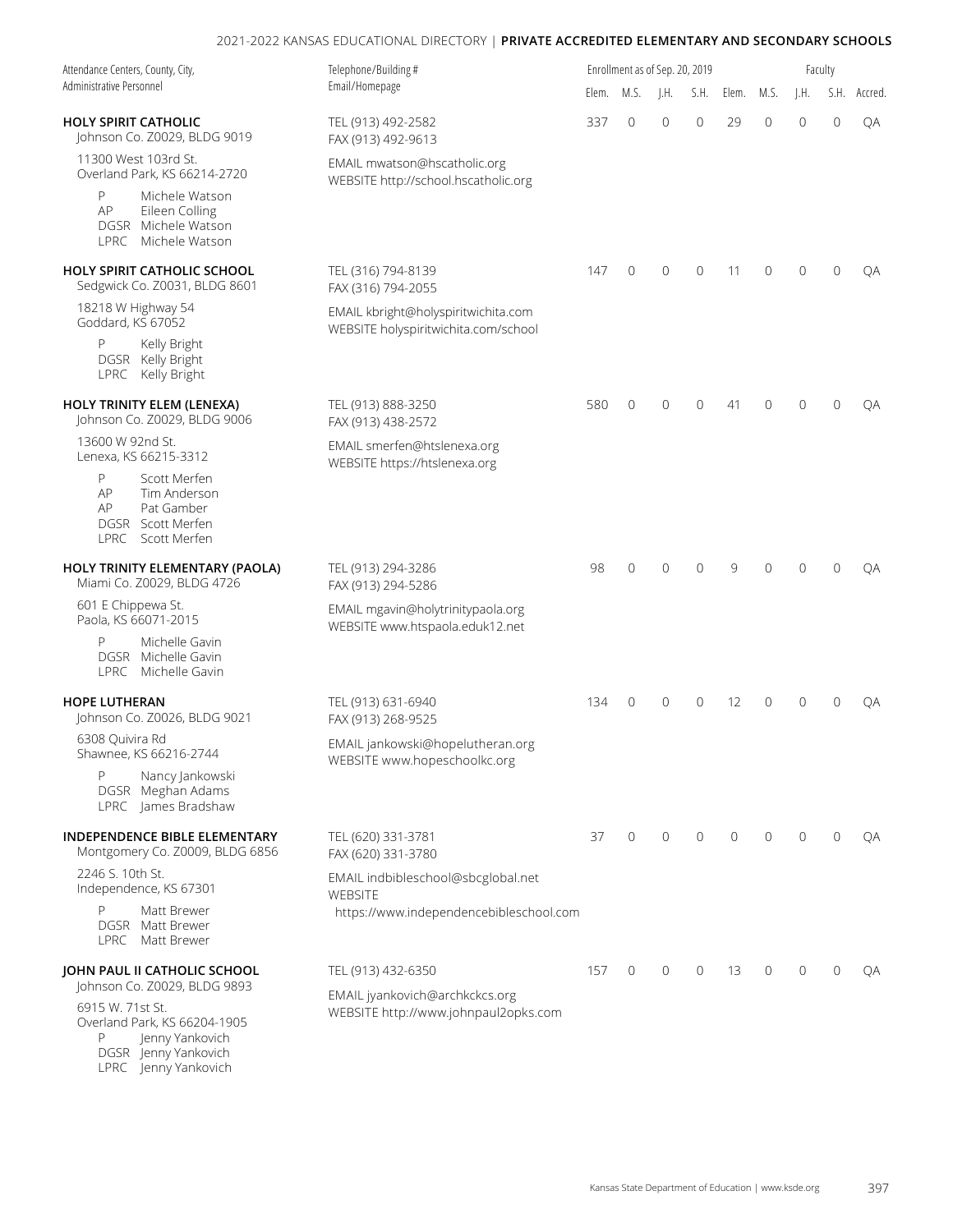| Attendance Centers, County, City,                                                                                                                                                        | Telephone/Building #                                                                  |                | Enrollment as of Sep. 20, 2019 |                           |                |                | Faculty  |                |              |              |  |  |  |
|------------------------------------------------------------------------------------------------------------------------------------------------------------------------------------------|---------------------------------------------------------------------------------------|----------------|--------------------------------|---------------------------|----------------|----------------|----------|----------------|--------------|--------------|--|--|--|
| Administrative Personnel                                                                                                                                                                 | Email/Homepage                                                                        | Elem.          | M.S.                           | $\mathsf{I}.\mathsf{H}$ . |                | S.H. Elem.     | M.S.     | I.H.           |              | S.H. Accred. |  |  |  |
| KAPAUN MT. CARMEL CATHOLIC HIGH<br>Sedgwick Co. Z0031, BLDG 1912                                                                                                                         | TEL (316) 634-0315<br>FAX (316) 636-2437                                              | $\overline{0}$ | $\overline{0}$                 | $\Omega$                  | 878            | $\overline{0}$ | 0        | $\mathbf{0}$   | 58           | QA           |  |  |  |
| 8506 E Central<br>Wichita, KS 67206                                                                                                                                                      | EMAIL cbloomer@kapaun.org<br>WEBSITE www.kapaun.org                                   |                |                                |                           |                |                |          |                |              |              |  |  |  |
| P<br>Chris Bloomer<br>AP<br>John Heise<br>DGSR Chris Bloomer<br>D<br>Rob Knapp<br>Chris Bloomer<br>LPRC                                                                                  |                                                                                       |                |                                |                           |                |                |          |                |              |              |  |  |  |
| LIFE PREPARATORY ACADEMY<br>Sedgwick Co. Z0066, BLDG 9929                                                                                                                                | TEL (316) 838-1243<br>FAX (316) 932-2050                                              | $\mathbf{0}$   | $\mathbf{0}$                   | $\mathbf{0}$              | $\overline{0}$ | $\overline{0}$ | 0        | $\Omega$       | $\mathbf{0}$ | QA           |  |  |  |
| 3841 N. Meridian Ave.<br>Wichita, KS 67204-3438                                                                                                                                          | EMAIL badams@lifeprep.us<br>WEBSITE http://www.lifeprep.us                            |                |                                |                           |                |                |          |                |              |              |  |  |  |
| <b>HT</b><br><b>Brent Adams</b><br>P<br>Mark Appier<br>AP<br>Mike Powell<br>DGSR Mark Appier<br>Rajasekhar Bonthapuri<br>ТC<br><b>TPC</b><br>Mark Patchett<br>Mark Appier<br><b>LPRC</b> |                                                                                       |                |                                |                           |                |                |          |                |              |              |  |  |  |
| <b>LINN LUTHERAN</b><br>Washington Co. Z0026, BLDG 0642                                                                                                                                  | TEL (785) 348-5792<br>FAX (785) 348-5792                                              | 40             | $\overline{0}$                 | $\Omega$                  | $\overline{0}$ | $\Omega$       | $\Omega$ | $\Omega$       | $\Omega$     | QA           |  |  |  |
| 112 Church Street<br>Linn, KS 66953-9543                                                                                                                                                 | EMAIL linnluth@bluevalley.net<br>WEBSITE https://linnlutheran.eduk12.net              |                |                                |                           |                |                |          |                |              |              |  |  |  |
| P<br>David Beikmann<br>DGSR Ann Ohlde<br>LPRC James Bradshaw                                                                                                                             |                                                                                       |                |                                |                           |                |                |          |                |              |              |  |  |  |
| <b>MAGDALEN CATHOLIC SCHOOL</b><br>Sedgwick Co. Z0031, BLDG 1900                                                                                                                         | TEL (316) 634-1572<br>FAX (316) 634-6957                                              | 446            | $\mathbf{0}$                   | $\mathbf{0}$              | 0              | 30             | 0        | $\Omega$       | $\mathbf 0$  | QA           |  |  |  |
| 2221 N. 127th St. E.<br>Wichita, KS 67226                                                                                                                                                | EMAIL kschmitz@magdalenwichita.com<br>WEBSITE www.magdalenwichita.com/school          |                |                                |                           |                |                |          |                |              |              |  |  |  |
| P<br>Kristin Schmitz<br>Jennifer Patterson<br>AP<br>DGSR Jennifer Patterson<br>Kristin Schmitz<br>LPRC                                                                                   |                                                                                       |                |                                |                           |                |                |          |                |              |              |  |  |  |
| <b>MANHATTAN CATHOLIC SCHOOLS</b><br>Riley Co. Z0030, BLDG 5152                                                                                                                          | TEL (785) 565-5050<br>FAX (785) 565-5055                                              | 213            | $\mathbf 0$                    | $\mathbf 0$               | $\mathbf 0$    | 21             | 0        | $\overline{0}$ | 0            | QA           |  |  |  |
| 306 S Juliette<br>Manhattan, KS 66502                                                                                                                                                    | EMAIL mhubka@manhattancatholicschools.org<br>WEBSITE www.manhattancatholicschools.org |                |                                |                           |                |                |          |                |              |              |  |  |  |
| P<br>Michael Hubka<br>DGSR Michael Hubka<br>LPRC Michael Hubka                                                                                                                           |                                                                                       |                |                                |                           |                |                |          |                |              |              |  |  |  |
| MATER DEI CATHOLIC SCHOOL<br>Shawnee Co. Z0029, BLDG 9894                                                                                                                                | TEL (785) 233-1727<br>FAX (785) 233-1728                                              | 167            | $\mathbf 0$                    | $\mathbf 0$               | $\overline{0}$ | 13             | 0        | $\Omega$       | $\mathbf{0}$ | QA           |  |  |  |
| 934 S.W. Clay St.<br>Topeka, KS 66606-1438                                                                                                                                               | EMAIL hilleberta@materdeischool.org<br>WEBSITE www.materdeischool.org                 |                |                                |                           |                |                |          |                |              |              |  |  |  |
| P<br>Andrea Hillebert                                                                                                                                                                    |                                                                                       |                |                                |                           |                |                |          |                |              |              |  |  |  |

AP Allison Figgs DGSR Andrea Hillebert LPRC Andrea Hillebert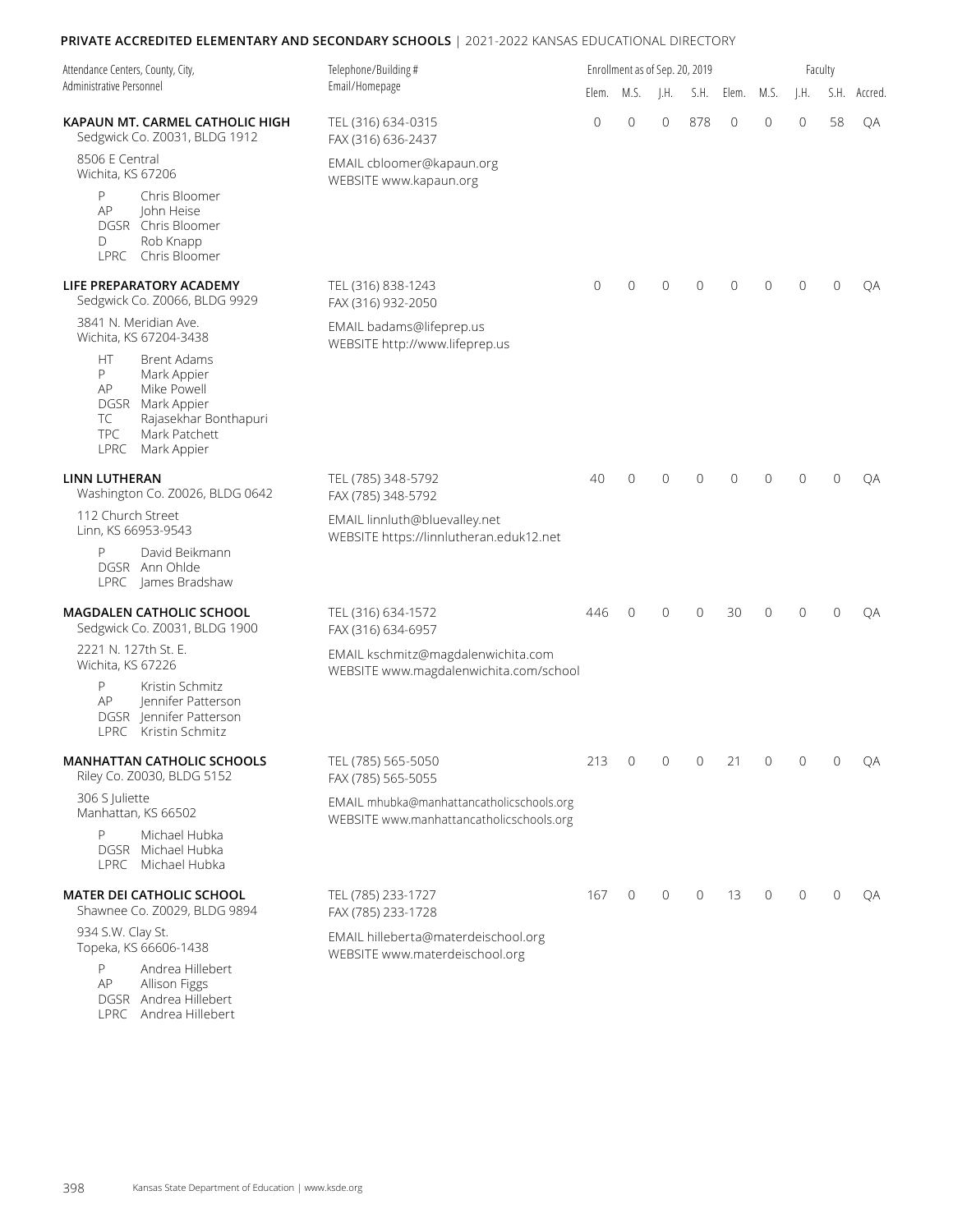| Attendance Centers, County, City,<br>Administrative Personnel                                                 | Telephone/Building#                                                                 |                | Enrollment as of Sep. 20, 2019 |                 |                |                |      |                | Faculty        |              |
|---------------------------------------------------------------------------------------------------------------|-------------------------------------------------------------------------------------|----------------|--------------------------------|-----------------|----------------|----------------|------|----------------|----------------|--------------|
|                                                                                                               | Email/Homepage                                                                      | Elem.          | M.S.                           | $\parallel$ .H. | S.H.           | Elem.          | M.S. | I.H.           |                | S.H. Accred. |
| MAUR HILL - MOUNT ACADEMY<br>Atchison Co. Z0029, BLDG 5801                                                    | TEL (913) 367-5482<br>FAX (913) 367-5096                                            | $\overline{0}$ | $\mathbf 0$                    | $\mathbf{0}$    | 184            | $\overline{0}$ | 0    | $\overline{0}$ | 16             | QA           |
| 1000 Green St<br>Atchison, KS 66002-3079                                                                      | EMAIL mking@mh-ma.com<br>WEBSITE www.mh-ma.com                                      |                |                                |                 |                |                |      |                |                |              |
| P<br>Monika King<br>Richard Hunninghake<br>AP<br>DGSR Monika King<br>Phil Baniewicz<br>ED<br>LPRC Monika King |                                                                                     |                |                                |                 |                |                |      |                |                |              |
| MOST PURE HEART MARY ELEMENTARY<br>Shawnee Co. Z0029, BLDG 8556                                               | TEL (785) 272-4313                                                                  | 356            | $\overline{0}$                 | $\mathbf{0}$    | $\overline{0}$ | 26             | 0    | $\overline{0}$ | $\overline{0}$ | ОA           |
| 1750 SW Stone Ave.<br>Topeka, KS 66604-3350                                                                   | EMAIL ewhite@mphm.com<br>WEBSITE https://www.mphmschool.com/                        |                |                                |                 |                |                |      |                |                |              |
| P<br>Eric White<br>AP<br>Stacey McBride<br>DGSR Eric White<br>LPRC Eric White                                 |                                                                                     |                |                                |                 |                |                |      |                |                |              |
| <b>NATIVITY PARISH SCHOOL</b><br>Johnson Co. Z0029, BLDG 9013                                                 | TEL (913) 338-4330<br>FAX (913) 338-2050                                            | 263            | $\overline{0}$                 | $\mathbf{0}$    | $\circ$        | 23             | 0    | $\Omega$       | $\mathbf{0}$   | QA           |
| 3700 W 119th St.<br>Leawood, KS 66209-1085                                                                    | EMAIL luke.jennison@kcnativity.org<br>WEBSITE https://nativityparishschool.com      |                |                                |                 |                |                |      |                |                |              |
| P<br>Luke Jennison<br>DGSR Luke Jennison<br>LPRC Luke Jennison                                                |                                                                                     |                |                                |                 |                |                |      |                |                |              |
| <b>OUR LADY OF UNITY</b><br>Wyandotte Co. Z0029, BLDG 8400                                                    | TEL (913) 262-7022<br>FAX (913) 262-7836                                            | 137            | $\overline{0}$                 | $\mathbf{0}$    | $\overline{0}$ | $\overline{0}$ | 0    | $\Omega$       | $\mathbf 0$    | ОA           |
| 2646 S 34th St.<br>Kansas City, KS 66106-4260                                                                 | EMAIL cdahlstrom@olukck.eduk12.net<br>WEBSITE www.olucs.org                         |                |                                |                 |                |                |      |                |                |              |
| Cally Dahlstrom<br>P<br>DGSR Cally Dahlstrom<br>Cally Dahlstrom<br>LPRC                                       |                                                                                     |                |                                |                 |                |                |      |                |                |              |
| <b>PRINCE OF PEACE</b>                                                                                        | TEL (913) 764-0650                                                                  | 477            | $\Omega$                       | $\Omega$        | $\Omega$       | 34             | 0    | $\Omega$       | $\mathbf{0}$   | QA           |
| Johnson Co. Z0029, BLDG 9025<br>16000 W 143rd St<br>Olathe, KS 66062-2054                                     | EMAIL jshriver@popolathe.org<br>WEBSITE http://popolathe.org/school                 |                |                                |                 |                |                |      |                |                |              |
| P<br>Jane Shriver<br>AP<br>Caitlyn Allen<br>DGSR Jane Shriver<br>LPRC Jane Shriver                            |                                                                                     |                |                                |                 |                |                |      |                |                |              |
| RESURRECTION CATHOLIC SCHOOL<br>Sedgwick Co. Z0031, BLDG 1887                                                 | TEL (316) 744-3576<br>FAX (316) 744-1582                                            | 227            | $\mathbf 0$                    | $\mathbf 0$     | $\mathbf 0$    | 15             | 0    | $\mathbf{0}$   | $\overline{0}$ | QA           |
| 4900 N Woodlawn<br>Wichita, KS 67220                                                                          | EMAIL kheiman@resurrectionwichita.com<br>WEBSITE www.resurrectionwichita.com/school |                |                                |                 |                |                |      |                |                |              |
| P<br>Kori Heiman<br>DGSR Kori Heiman<br>LPRC Kori Heiman                                                      |                                                                                     |                |                                |                 |                |                |      |                |                |              |
| RESURRECTION CATHOLIC SCHOOL AT<br>THE CATHEDRAL                                                              | TEL (913) 371-8101                                                                  | 239            | $\overline{0}$                 | $\mathbf{0}$    | $\mathbf{0}$   | 19             | 0    | $\Omega$       | $\mathbf{0}$   | QA           |
| Wyandotte Co. Z0029, BLDG 9897<br>425 N. 15th St.                                                             | EMAIL kobrien@rcskck.org<br>WEBSITE https://rcskck.org                              |                |                                |                 |                |                |      |                |                |              |
| Kansas City, KS 66102-4327                                                                                    |                                                                                     |                |                                |                 |                |                |      |                |                |              |
| P<br>Kevin O'Brien<br>DBME Kevin O'Brien<br>DGSR Kevin O'Brien<br>LPRC<br>Kevin O'Brien                       |                                                                                     |                |                                |                 |                |                |      |                |                |              |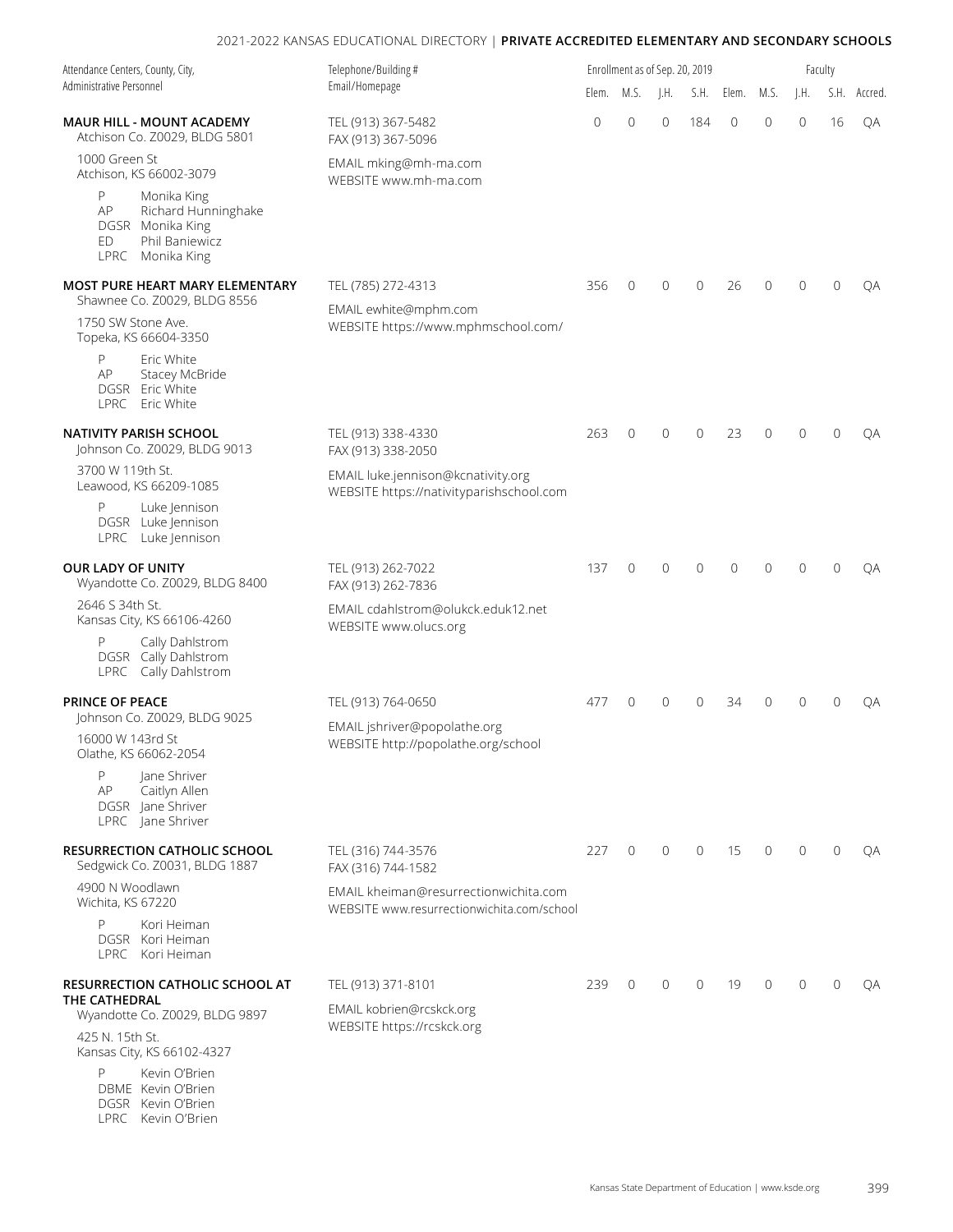| Attendance Centers, County, City,<br>Administrative Personnel                                                                         | Telephone/Building#                                                                          |       | Enrollment as of Sep. 20, 2019 |                |                |       |              |                | Faculty      |         |  |  |
|---------------------------------------------------------------------------------------------------------------------------------------|----------------------------------------------------------------------------------------------|-------|--------------------------------|----------------|----------------|-------|--------------|----------------|--------------|---------|--|--|
|                                                                                                                                       | Email/Homepage                                                                               | Elem. | M.S.                           | J.H.           | S.H.           | Elem. | M.S.         | J.H.           | S.H.         | Accred. |  |  |
| SACRED HEART CATHOLIC (DODGE CITY)<br>Ford Co. Z0028, BLDG 6712                                                                       | TEL (620) 227-6532<br>FAX (620) 227-3221                                                     | 141   | 0                              | $\mathbf{0}$   | $\mathbf{0}$   | 16    | 0            | $\overline{0}$ | $\circ$      | QA      |  |  |
| 905 Central<br>Dodge City, KS 67801<br>P<br>Lynee Habiger                                                                             | EMAIL lynee.habiger@dcshcs.com<br>WEBSITE dodgecitycathedral.com/school                      |       |                                |                |                |       |              |                |              |         |  |  |
| <b>SSC</b><br>Lynee Habiger<br><b>BTC</b><br>Lynee Habiger<br>DGSR Lynee Habiger<br>LPRC Lynee Habiger<br>Lynee Habiger<br><b>ELC</b> |                                                                                              |       |                                |                |                |       |              |                |              |         |  |  |
| SACRED HEART CATHOLIC ELEMENTARY<br>(ARKANSAS CITY)<br>Cowley Co. Z0031, BLDG 7486                                                    | TEL (620) 442-6550<br>FAX (620) 441-0935                                                     | 74    | 0                              | $\mathbf{0}$   | 0              | 5     | 0            | $\Omega$       | $\mathbf{0}$ | QA      |  |  |
| 312 South B St.<br>Arkansas City, KS 67005                                                                                            | EMAIL abutler@sacredheartarkcity.org<br>WEBSITE www.sacredheartac.com/school.html            |       |                                |                |                |       |              |                |              |         |  |  |
| Adam Butler<br>P<br>DGSR Adam Butler<br>LPRC Adam Butler                                                                              |                                                                                              |       |                                |                |                |       |              |                |              |         |  |  |
| SACRED HEART ELEMENTARY<br>Thomas Co. Z0030, BLDG 3308                                                                                | TEL (785) 460-2813<br>FAX (785) 460-9688                                                     | 75    | 0                              | 0              | $\mathbf{0}$   | 7     | 0            | $\Omega$       | $\mathbf{0}$ | QA      |  |  |
| 1150 W 6th<br>Colby, KS 67701-1712                                                                                                    | EMAIL meaghert@tmpmarian.org<br>WEBSITE https://sacredheartcolby.com/school                  |       |                                |                |                |       |              |                |              |         |  |  |
| P<br>Tom Meagher<br>DGSR Mandy Meagher<br>Mandy Meagher<br><b>LPRC</b><br>LPRC Tom Meagher                                            |                                                                                              |       |                                |                |                |       |              |                |              |         |  |  |
| SACRED HEART ELEMENTARY<br>Johnson Co. Z0029, BLDG 0234                                                                               | TEL (913) 422-5520<br>FAX (913) 745-0290                                                     | 415   | $\mathbf{0}$                   | $\mathbf{0}$   | $\mathbf{0}$   | 24    | 0            | $\Omega$       | $\mathbf{0}$ | ОA      |  |  |
| 21801 Johnson Dr.<br>Shawnee, KS 66218-8102                                                                                           | EMAIL kathy.rhodes@shoj.org<br>WEBSITE http://school.shoj.org                                |       |                                |                |                |       |              |                |              |         |  |  |
| P<br>Kathy Rhodes<br>AP<br>Ben Chapman<br>DGSR Kathy Rhodes<br>LPRC Kathy Rhodes                                                      |                                                                                              |       |                                |                |                |       |              |                |              |         |  |  |
| SACRED HEART ELEMENTARY (EMPORIA)<br>Lyon Co. Z0029, BLDG 1444                                                                        | TEL (620) 343-7394<br>FAX (620) 342-0450                                                     | 59    | $\mathbf{0}$                   | 0              | 0              | 5     | 0            | $\overline{0}$ | 0            | QA      |  |  |
| 102 Cottonwood St<br>Emporia, KS 66801-3848                                                                                           | EMAIL doneill@shemporia.org<br>WEBSITE www.shsemporia.org                                    |       |                                |                |                |       |              |                |              |         |  |  |
| Darby O'Neill<br>P<br>DGSR Darby O'Neill<br>LPRC Darby O'Neill                                                                        |                                                                                              |       |                                |                |                |       |              |                |              |         |  |  |
| SACRED HEART ELEMENTARY (NESS CITY)<br>Ness Co. Z0028, BLDG 2962                                                                      | TEL (785) 798-3530<br>FAX (785) 798-3004                                                     | 53    | $\mathbf{0}$                   | $\overline{0}$ | $\overline{0}$ | 6     | $\mathbf{0}$ | $\Omega$       | $\Omega$     | QA      |  |  |
| 510 South School St.<br>Ness City, KS 67560-2123                                                                                      | EMAIL dhagans@sacredheartnc.eduk12.net<br>WEBSITE sacredheartnc.eduk12.net                   |       |                                |                |                |       |              |                |              |         |  |  |
| P<br>Debbie Hagans<br>DGSR Debbie Hagans<br>LPRC Debbie Hagans                                                                        |                                                                                              |       |                                |                |                |       |              |                |              |         |  |  |
| SACRED HEART ELEM (OTTAWA)<br>Franklin Co. Z0029, BLDG 2662                                                                           | TEL (785) 242-4297                                                                           | 72    | $\mathbf{0}$                   | $\mathbf{0}$   | $\mathbf{0}$   | 5     | $\Omega$     | $\Omega$       | $\Omega$     | QA      |  |  |
| 426 S. Cedar St<br>Ottawa, KS 66067-2324                                                                                              | EMAIL Iblaes@sacredheartottawa.eduk12.net<br>WEBSITE http://sacredheartottawa.eduk12.<br>net |       |                                |                |                |       |              |                |              |         |  |  |
| Lisa Blaes<br>P<br>DGSR Lisa Blaes                                                                                                    |                                                                                              |       |                                |                |                |       |              |                |              |         |  |  |

LPRC Lisa Blaes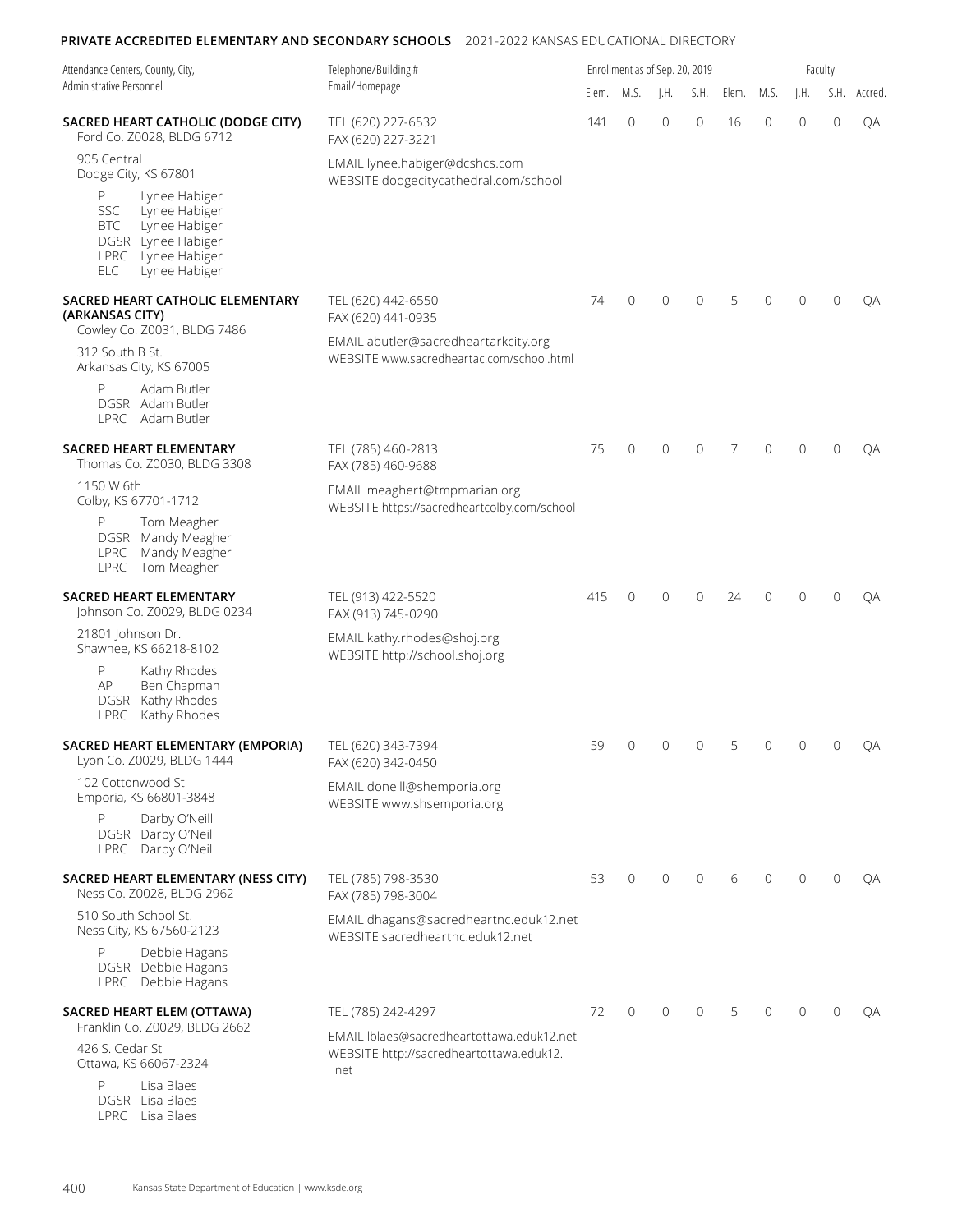| Attendance Centers, County, City,                                                                                | Telephone/Building#                                                                     |              | Enrollment as of Sep. 20, 2019 |              |                |              |             |                | Faculty        |         |
|------------------------------------------------------------------------------------------------------------------|-----------------------------------------------------------------------------------------|--------------|--------------------------------|--------------|----------------|--------------|-------------|----------------|----------------|---------|
| Administrative Personnel                                                                                         | Email/Homepage                                                                          | Elem.        | M.S.                           | J.H.         | S.H.           | Elem.        | M.S.        | $\vert$ .H.    | S.H.           | Accred. |
| SACRED HEART ELEMENTARY (PLAINVILLE)<br>Rooks Co. Z0030, BLDG 2152                                               | TEL (785) 434-7459<br>FAX (785) 434-2480                                                | 34           | 0                              | 0            | $\overline{0}$ | 0            | 0           | $\overline{0}$ | $\mathbf 0$    | QA      |
| 300 N Washington<br>P.O. Box 408<br>Plainville, KS 67663-2099                                                    | EMAIL geoff.andrews@salinadiocese.org<br>WEBSITE https://shcplainville.org/school       |              |                                |              |                |              |             |                |                |         |
| Geoff Andrews<br>P<br><b>DGSR</b> Scott Brown<br>LPRC Scott Brown                                                |                                                                                         |              |                                |              |                |              |             |                |                |         |
| SACRED HEART HIGH (SALINA)<br>Saline Co. Z0030, BLDG 3038                                                        | TEL (785) 827-4422<br>FAX (785) 827-8648                                                | $\mathbf{0}$ | 0                              | $\mathbf{0}$ | 200            | $\mathbf{0}$ | $\mathbf 0$ | $\mathbf{0}$   | 18             | QA      |
| 234 E Cloud<br>Salina, KS 67401-6436                                                                             | EMAIL John@sacredheartknights.org<br>WEBSITE http://www.sacredheartknights.org          |              |                                |              |                |              |             |                |                |         |
| P<br>John Krajicek<br>АP<br>John Hamilton<br>DGSR John Krajicek<br><b>SC</b><br>Alta Smutz<br>LPRC John Krajicek |                                                                                         |              |                                |              |                |              |             |                |                |         |
| <b>ST. AGNES ELEMENTARY</b>                                                                                      | TEL (913) 262-1686                                                                      | 265          | $\mathbf{0}$                   | $\mathbf{0}$ | $\overline{0}$ | $\mathbf{0}$ | 0           | $\Omega$       | $\overline{0}$ | QA      |
| Johnson Co. Z0029, BLDG 9014<br>5130 Mission Rd<br>Roeland Park, KS 66205-1659                                   | EMAIL sullivan.jane@stagneskc.org<br>WEBSITE www.school.stagneskc.org                   |              |                                |              |                |              |             |                |                |         |
| Jane Sullivan<br>P<br>DGSR Jane Sullivan<br>LPRC Jane Sullivan                                                   |                                                                                         |              |                                |              |                |              |             |                |                |         |
| ST. ANDREW CATHOLIC ELEMENTARY<br>Montgomery Co. Z0031, BLDG 6860                                                | TEL (620) 331-2870<br>FAX (620) 331-6496                                                | 67           | $\mathbf{0}$                   | $\mathbf{0}$ | 0              | 9            | 0           | $\Omega$       | $\mathbf{0}$   | QA      |
| 215 North Park Blvd.<br>Independence, KS 67301                                                                   | EMAIL arenfro@standrewindependence.com<br>WEBSITE                                       |              |                                |              |                |              |             |                |                |         |
| P<br>Angela Renfro<br>DGSR Angela Renfro<br>LPRC Angela Renfro                                                   | www.standrewindependence.com/school                                                     |              |                                |              |                |              |             |                |                |         |
| <b>ST. ANDREWS ELEMENTARY</b><br>Dickinson Co. Z0030, BLDG 6486                                                  | TEL (785) 263-2453<br>FAX (785) 263-3884                                                | 85           | $\mathbf{0}$                   | $\mathbf{0}$ | $\mathbf{0}$   | 7            | $\mathbf 0$ | $\Omega$       | $\mathbf{0}$   | QA      |
| 301 S Buckeye Ave<br>Abilene, KS 67410-2527                                                                      | EMAIL cwhitehair@standrewsschoolabilene.com<br>WEBSITE https://www.standrewsabilene.com |              |                                |              |                |              |             |                |                |         |
| P<br>Christina Whitehair<br>DGSR Christina Whitehair<br>LPRC Christina Whitehair                                 |                                                                                         |              |                                |              |                |              |             |                |                |         |
| <b>ST. ANN ELEMENTARY</b><br>Johnson Co. Z0029, BLDG 9016                                                        | TEL (913) 660-1101<br>FAX (913) 660-1132                                                | 356          | $\mathbf 0$                    | 0            | $\overline{0}$ | 30           | $\Omega$    | $\Omega$       | $\mathbf{0}$   | QA      |
| 7241 Mission Rd<br>Prairie Village, KS 66208-3004                                                                | EMAIL Iminks@stannpv.org<br>WEBSITE www.school.stannpv.org                              |              |                                |              |                |              |             |                |                |         |
| P<br>Liz Minks<br>AP<br>Dr. Jessica Loveland<br>DGSR Liz Minks<br>LPRC Susie Lutz<br>LPRC Liz Minks              |                                                                                         |              |                                |              |                |              |             |                |                |         |
| ST. ANNE CATHOLIC ELEMENTARY<br>Sedgwick Co. Z0031, BLDG 1882                                                    | TEL (316) 522-6131<br>FAX (316) 469-0096                                                | 184          | $\overline{0}$                 | 0            | $\overline{0}$ | 12           | $\Omega$    | $\Omega$       | $\mathbf{0}$   | QA      |
| 1121 Regal<br>Wichita, KS 67217                                                                                  | EMAIL ghamilton@stannewichita.org<br>WEBSITE www.stannewichita.org/school               |              |                                |              |                |              |             |                |                |         |
| P<br>Gerry Hamilton<br>DGSR Gerry Hamilton                                                                       |                                                                                         |              |                                |              |                |              |             |                |                |         |

LPRC Gerry Hamilton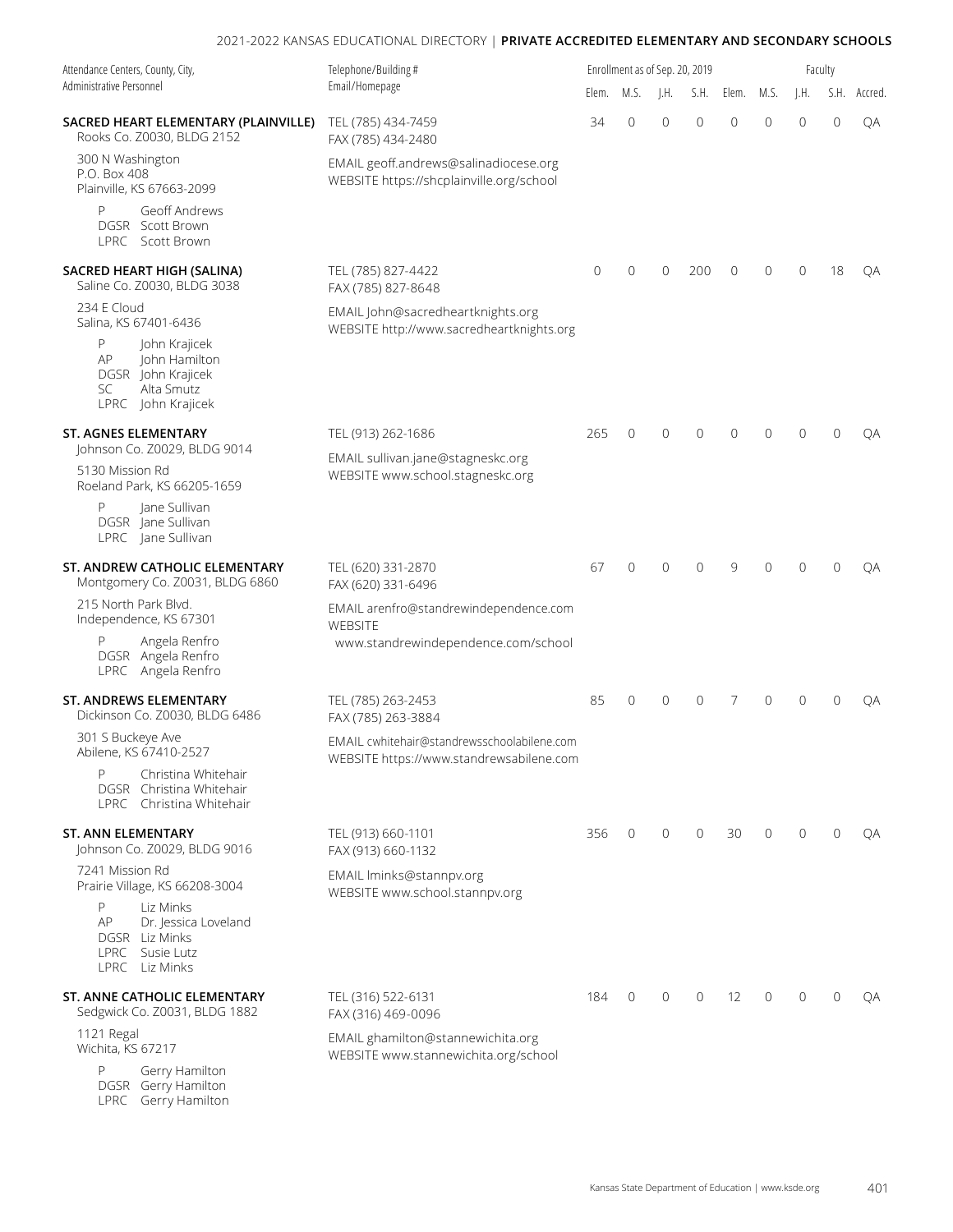| Attendance Centers, County, City,                                                                                                                                           | Telephone/Building #                                                          |       |                | Enrollment as of Sep. 20, 2019 |                |                |                |                | Faculty      |         |
|-----------------------------------------------------------------------------------------------------------------------------------------------------------------------------|-------------------------------------------------------------------------------|-------|----------------|--------------------------------|----------------|----------------|----------------|----------------|--------------|---------|
| Administrative Personnel                                                                                                                                                    | Email/Homepage                                                                | Elem. | M.S.           | $\parallel$ .H.                | S.H.           | Elem.          | M.S.           | I.H.           | S.H.         | Accred. |
| ST. CECILIA ELEMENTARY<br>Sedgwick Co. Z0031, BLDG 1969                                                                                                                     | TEL (316) 522-0461<br>FAX (316) 524-6183                                      | 84    | $\overline{0}$ | $\mathbf{0}$                   | $\mathbf{0}$   | 10             | 0              | $\mathbf{0}$   | $\mathbf{0}$ | QA      |
| 1912 W Grand<br>Haysville, KS 67060                                                                                                                                         | EMAIL claramore@stceciliahaysville.org<br>WEBSITE stceciliahaysville.org      |       |                |                                |                |                |                |                |              |         |
| P<br>Charlene Laramore<br>DGSR Charlene Laramore<br>LPRC Charlene Laramore                                                                                                  |                                                                               |       |                |                                |                |                |                |                |              |         |
| ST. DOMINIC ELEMENTARY<br>Finney Co. Z0028, BLDG 7145                                                                                                                       | TEL (620) 276-8981<br>FAX (620) 276-2086                                      | 125   | $\mathbf{0}$   | $\mathbf 0$                    | $\mathbf{0}$   | 8              | 0              | $\Omega$       | $\mathbf{0}$ | QA      |
| 617 JC Street<br>Garden City, KS 67846                                                                                                                                      | EMAIL tdelgado@gckschools.com<br>WEBSITE st-dominic.org/school                |       |                |                                |                |                |                |                |              |         |
| P<br>Trina Delgado<br><b>SSC</b><br>Trina Delgado<br>DGSR Trina Delgado<br>Susan Miller<br>BTC<br>TC<br>Susan Miller<br>LPRC LeaAnn Drevnick<br><b>ELC</b><br>Trina Delgado |                                                                               |       |                |                                |                |                |                |                |              |         |
| ST. ELIZABETH ANN SETON CATHOLIC<br><b>ELEMENTARY</b>                                                                                                                       | TEL (316) 721-5693<br>FAX (316) 721-1723                                      | 507   | $\overline{0}$ | $\mathbf 0$                    | $\mathbf{0}$   | 31             | 0              | $\Omega$       | $\Omega$     | QA      |
| Sedgwick Co. Z0031, BLDG 1885<br>645 North 119th Street West<br>Wichita, KS 67235                                                                                           | EMAIL dcharles@seaswichita.com<br>WEBSITE www.seaswichita.com/school          |       |                |                                |                |                |                |                |              |         |
| P<br>David Charles<br>AP<br>Janee Bernal<br>DGSR Janee Bernal<br>LPRC David Charles                                                                                         |                                                                               |       |                |                                |                |                |                |                |              |         |
| ST. FRANCIS OF ASSISI ELEMENTARY<br>Sedgwick Co. Z0031, BLDG 1886                                                                                                           | TEL (316) 722-5171<br>FAX (316) 722-0492                                      | 560   | $\mathbf{0}$   | $\Omega$                       | $\Omega$       | 41             | 0              | $\Omega$       | $\Omega$     | QA      |
| 853 N Socora<br>Wichita, KS 67212                                                                                                                                           | EMAIL mcarter@stfranciswichita.com<br>WEBSITE www.stfranciswichita.com/school |       |                |                                |                |                |                |                |              |         |
| P<br>Mary Carter<br>AP<br>Fey Barles<br>DGSR Fey Barles<br>LPRC Julie Owen                                                                                                  |                                                                               |       |                |                                |                |                |                |                |              |         |
| ST. GREGORY ELEMENTARY<br>Marshall Co. Z0029, BLDG 4570                                                                                                                     | TEL (785) 562-2831<br>FAX (785) 562-4039                                      | 99    | $\overline{0}$ | $\overline{0}$                 | $\overline{0}$ | 10             | $\overline{0}$ | $\overline{0}$ | 0            | QА      |
| 207 N. 14 St. Ste. A<br>Marysville, KS 66508-1785                                                                                                                           | EMAIL kfarrell@stgregorychurch.org<br>WEBSITE www.stgregorychurch.org/school  |       |                |                                |                |                |                |                |              |         |
| Karen Farrell<br>DGSR Karen Farrell<br>LPRC Karen Farrell                                                                                                                   |                                                                               |       |                |                                |                |                |                |                |              |         |
| ST. JAMES CATHOLIC ELEMENTARY<br>Butler Co. Z0031, BLDG 5580                                                                                                                | TEL (316) 775-5721<br>FAX (316) 775-7160                                      | 107   | $\circ$        | $\mathbf{0}$                   | $\Omega$       | $\overline{0}$ | $\mathbf{0}$   | $\Omega$       | $\mathbf{0}$ | QA      |
| 1010 Belmont Ave.<br>Augusta, KS 67010                                                                                                                                      | EMAIL sfeuerborn@saintjamesaugusta.com<br>WEBSITE www.sjcsks.org              |       |                |                                |                |                |                |                |              |         |
| Stephanie Feuerborn<br>P<br>DGSR Stephanie Feueborn<br>LPRC Stephanie Feuerborn                                                                                             |                                                                               |       |                |                                |                |                |                |                |              |         |
| ST. JOHN ELEMENTARY (BELOIT)<br>Mitchell Co. Z0030, BLDG 2244                                                                                                               | TEL (785) 738-3941<br>FAX (785) 738-4462                                      | 88    | $\overline{0}$ | 0                              | $\Omega$       | 8              | 0              | $\Omega$       | $\Omega$     | QA      |
| 712 E Main<br>Beloit, KS 67420-3318                                                                                                                                         | EMAIL mkee@gostj.com<br>WEBSITE https://www.gostjohns.com/school              |       |                |                                |                |                |                |                |              |         |
| P<br>Marcy Kee<br>AP<br>Joseph Holdren<br>DGSR Marcy Kee<br>LPRC Stacy Perez                                                                                                |                                                                               |       |                |                                |                |                |                |                |              |         |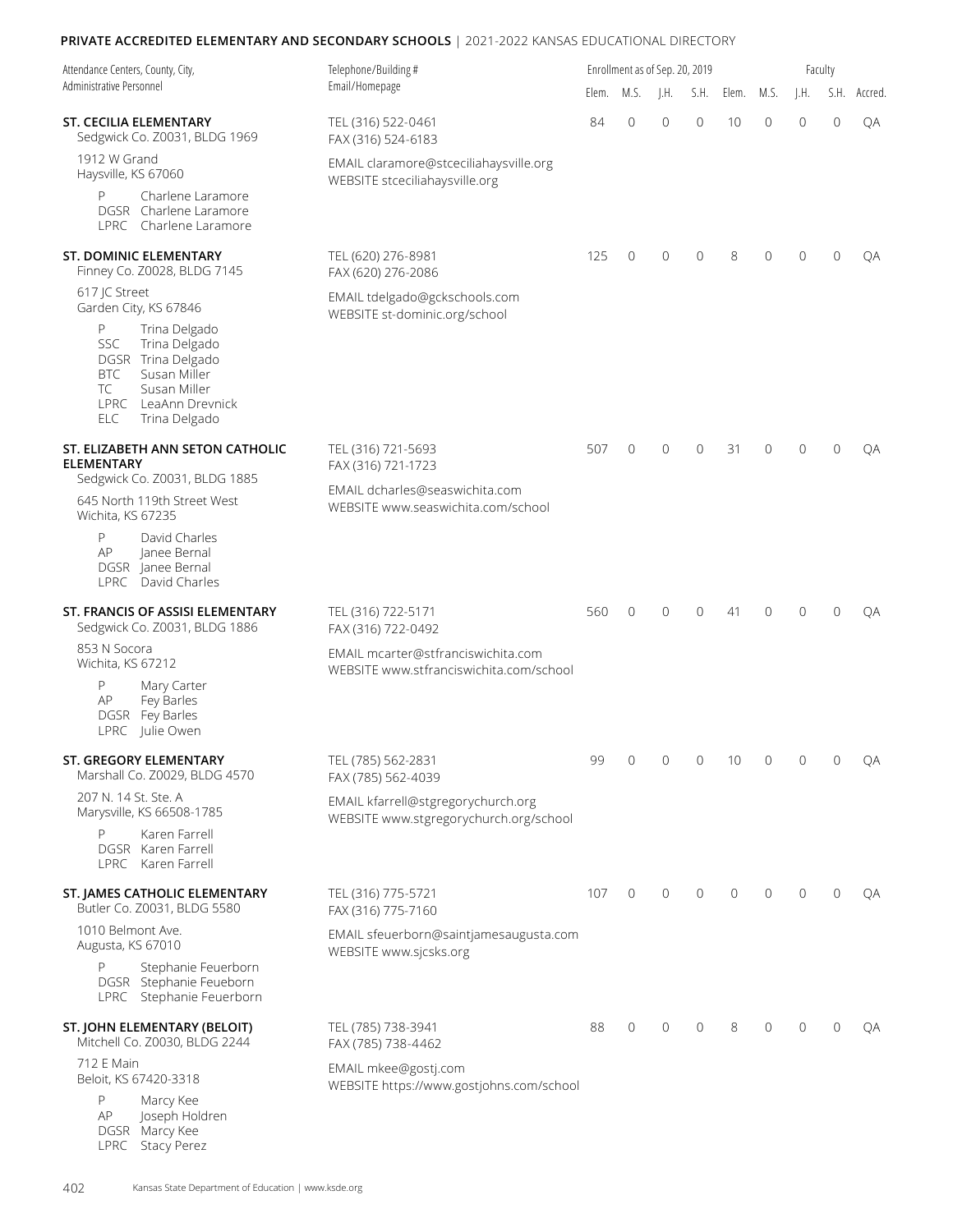| Attendance Centers, County, City,<br>Administrative Personnel                    | Telephone/Building#                                                         |              | Enrollment as of Sep. 20, 2019 |                 |                |                |                | Faculty        |              |         |  |  |
|----------------------------------------------------------------------------------|-----------------------------------------------------------------------------|--------------|--------------------------------|-----------------|----------------|----------------|----------------|----------------|--------------|---------|--|--|
|                                                                                  | Email/Homepage                                                              | Elem.        | M.S.                           | $\parallel$ .H. | S.H.           | Elem.          | M.S.           | I.H.           | S.H.         | Accred. |  |  |
| ST. JOHN ELEMENTARY (HANOVER)<br>Washington Co. Z0030, BLDG 0646                 | TEL (785) 337-2368<br>FAX (785) 337-8950                                    | 97           | $\overline{0}$                 | $\overline{0}$  | $\overline{0}$ | $\overline{0}$ | $\mathbf{0}$   | $\overline{0}$ | $\circ$      | QA      |  |  |
| 100 S Church<br>Box 67<br>Hanover, KS 66945-9511                                 | EMAIL acook@stjohnshanover.com<br>WEBSITE www.stjohnshanover.com            |              |                                |                 |                |                |                |                |              |         |  |  |
| P<br>Amanda Cook<br>DGSR Amanda Cook<br>LPRC Amanda Cook                         |                                                                             |              |                                |                 |                |                |                |                |              |         |  |  |
| ST. JOHN HIGH<br>Mitchell Co. Z0030, BLDG 2246                                   | TEL (785) 738-2942<br>FAX (785) 738-4462                                    | $\mathbf{0}$ | $\overline{0}$                 | $\overline{0}$  | 90             | $\overline{0}$ | $\overline{0}$ | $\Omega$       | 8            | QA      |  |  |
| 209 Cherry<br>Beloit, KS 67420-3305                                              | EMAIL mkee@gostj.com<br>WEBSITE https://www.gostjohns.com/school            |              |                                |                 |                |                |                |                |              |         |  |  |
| P<br>Marcy Kee<br>Joseph Holdren<br>AP<br>DGSR Marcy Kee<br>LPRC Marcy Kee       |                                                                             |              |                                |                 |                |                |                |                |              |         |  |  |
| ST. JOHNS LUTHERAN ELEMENTARY<br>Wabaunsee Co. Z0026, BLDG 3676                  | TEL (785) 765-3914<br>FAX (785) 765-7777                                    | 29           | 0                              | $\overline{0}$  | $\mathbf{0}$   | 4              | $\overline{0}$ | $\Omega$       | $\mathbf{0}$ | QA      |  |  |
| 218 W. 2nd St.<br>Alma, KS 66401-0368                                            | EMAIL hbutlerstjohnalma@gmail.com                                           |              |                                |                 |                |                |                |                |              |         |  |  |
| Harmon Butler<br>HT.<br>DGSR Gayle Grimm<br>LPRC James Bradshaw                  |                                                                             |              |                                |                 |                |                |                |                |              |         |  |  |
| ST JOSEPH CATHOLIC (WICHITA)<br>Sedgwick Co. Z0031, BLDG 1888                    | TEL (316) 261-5861<br>FAX (316) 261-5804                                    | 108          | $\mathbf{0}$                   | $\mathbf{0}$    | $\mathbf{0}$   | 12             | $\Omega$       | $\Omega$       | $\Omega$     | QA      |  |  |
| 139 S Millwood<br>Wichita, KS 67213                                              | EMAIL ealbert@stjosephwichita.com<br>WEBSITE www.stjosephwichita.com        |              |                                |                 |                |                |                |                |              |         |  |  |
| P<br>Ellen Albert<br>DGSR Ellen Albert<br>LPRC Ellen Albert                      |                                                                             |              |                                |                 |                |                |                |                |              |         |  |  |
| ST. JOSEPH CATHOLIC ELEMENTARY (OST)<br>Sedgwick Co. Z0031, BLDG 2080            | TEL (316) 444-2548<br>FAX (316) 444-2448                                    | 150          | $\overline{0}$                 | $\mathbf{0}$    | 0              | 11             | 0              | $\Omega$       | $\Omega$     | QA      |  |  |
| 12917 E Maple Grove Rd.<br>Mt. Hope, KS 67108                                    | EMAIL ehohl@sjost.com<br>WEBSITE www.sjost.com                              |              |                                |                 |                |                |                |                |              |         |  |  |
| P Mrs. Erin Hohl<br>DGSR Mrs. Erin Hohl<br>LPRC Mrs. Erin Hohl                   |                                                                             |              |                                |                 |                |                |                |                |              |         |  |  |
| ST. JOSEPH ELEMENTARY<br>Barton Co. Z0028, BLDG 4334                             | TEL (620) 564-2721<br>FAX (620) 564-2714                                    | 81           | $\mathbf{0}$                   | $\mathbf{0}$    | $\mathbf{0}$   | 5              | $\mathbf{0}$   | $\mathbf{0}$   | $\mathbf{0}$ | QA      |  |  |
| 111 W 3rd Street<br>Ellinwood, KS 67526                                          | EMAIL cthomas@stjosephellinwood.com<br>WEBSITE stjosephellinwood.com/school |              |                                |                 |                |                |                |                |              |         |  |  |
| P<br>Trina Delgado<br>Cami Thomas<br>HT.<br>DGSR Cami Thomas<br>LPRC Cami Thomas |                                                                             |              |                                |                 |                |                |                |                |              |         |  |  |
| ST. JOSEPH ELEMENTARY (CONWAY<br>SPRINGS)<br>Sumner Co. Z0031, BLDG 4358         | TEL (620) 456-2270<br>FAX (620) 456-2272                                    | 105          | $\overline{0}$                 | $\mathbf 0$     | $\mathbf{0}$   | 8              | $\mathbf{0}$   | $\Omega$       | $\mathbf{0}$ | QA      |  |  |
| 218 N 5th St<br>Conway Springs, KS 67031                                         | EMAIL carl@stjoecs.org<br>WEBSITE www.stjoecs.org                           |              |                                |                 |                |                |                |                |              |         |  |  |
| P<br>Pat Carl<br>DGSR Pat Carl                                                   |                                                                             |              |                                |                 |                |                |                |                |              |         |  |  |

LPRC Pat Carl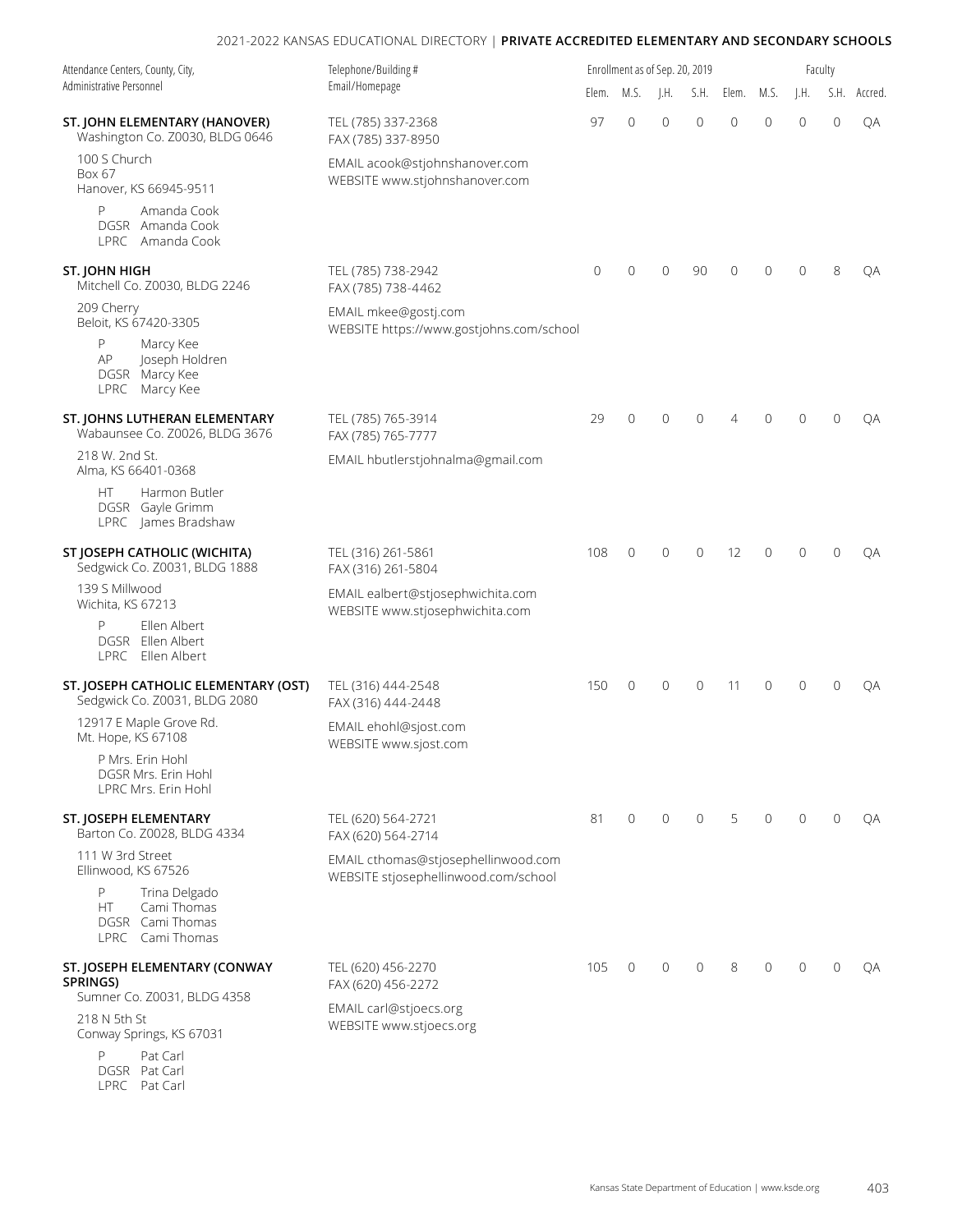| Attendance Centers, County, City,                                            | Telephone/Building#<br>Email/Homepage                                                                      |       | Enrollment as of Sep. 20, 2019 |                 |                |       | Faculty |             |              |         |  |  |
|------------------------------------------------------------------------------|------------------------------------------------------------------------------------------------------------|-------|--------------------------------|-----------------|----------------|-------|---------|-------------|--------------|---------|--|--|
| Administrative Personnel                                                     |                                                                                                            | Elem. | M.S.                           | $\parallel$ .H. | S.H.           | Elem. | M.S.    | $\vert$ .H. | S.H.         | Accred. |  |  |
| ST. JOSEPH ELEMENTARY (MCPHERSON)<br>McPherson Co. Z0031, BLDG 6060          | TEL (620) 241-3913<br>FAX (620) 241-9677                                                                   | 101   | $\overline{0}$                 | $\Omega$        | $\overline{0}$ | 10    | 0       | $\Omega$    | $\mathbf{0}$ | QA      |  |  |
| 520 E Northview<br>McPherson, KS 67460                                       | EMAIL pbahr@stjosephmcpherson.com<br>WEBSITE stjosephmcpherson.com                                         |       |                                |                 |                |       |         |             |              |         |  |  |
| P<br>Peggy Bahr<br>DGSR Peggy Bahr<br>LPRC<br>Peggy Bahr                     |                                                                                                            |       |                                |                 |                |       |         |             |              |         |  |  |
| ST. JOSEPH ELEMENTARY (OAKLEY)<br>Logan Co. Z0030, BLDG 2276                 | TEL (785) 672-4451<br>FAX (785) 672-3819                                                                   | 44    | 0                              | $\Omega$        | $\mathbf{0}$   | 7     | 0       | $\Omega$    | $\mathbf{0}$ | QA      |  |  |
| 725 Freeman Ave<br>Oakley, KS 67748-1999                                     | EMAIL principal@sjoakley.org<br>WEBSITE https://sjoakley.org/school                                        |       |                                |                 |                |       |         |             |              |         |  |  |
| P<br>Nick Compagnone<br>DGSR Michelle Selzer<br>LPRC Michelle Selzer         |                                                                                                            |       |                                |                 |                |       |         |             |              |         |  |  |
| ST. JUDE CATHOLIC ELEMENTARY<br>Sedgwick Co. Z0031, BLDG 1890                | TEL (316) 838-0800<br>FAX (316) 838-8513                                                                   | 149   | $\overline{0}$                 | $\mathbf 0$     | $\mathbf{0}$   | 14    | 0       | $\Omega$    | $\Omega$     | QA      |  |  |
| 3030 N. Amidon<br>Wichita, KS 67204                                          | EMAIL blyall@stjudewichita.org<br>WEBSITE stjudewichita.org/school                                         |       |                                |                 |                |       |         |             |              |         |  |  |
| P<br>Bob Lyall<br>DGSR Bob Lyall<br>LPRC Bob Lyall                           |                                                                                                            |       |                                |                 |                |       |         |             |              |         |  |  |
| ST. MARGARET MARY ELEMENTARY<br>Sedgwick Co. Z0031, BLDG 1892                | TEL (316) 267-4911<br>FAX (316) 267-1707<br>EMAIL kcollins@smmwichita.com<br>WEBSITE smmwichita.com/school | 191   | $\overline{0}$                 | $\mathbf{0}$    | $\overline{0}$ | 14    | 0       | $\Omega$    | $\mathbf{0}$ | QA      |  |  |
| 2635 Pattie<br>Wichita, KS 67216                                             |                                                                                                            |       |                                |                 |                |       |         |             |              |         |  |  |
| P<br>Kylan Collins<br>DGSR Kylan Collins<br>LPRC Kylan Collins               |                                                                                                            |       |                                |                 |                |       |         |             |              |         |  |  |
| ST. MARY CATHOLIC ELEM (NEWTON)<br>Harvey Co. Z0031, BLDG 4828               | TEL (316) 282-1974<br>FAX (316) 283-3642                                                                   | 169   | $\overline{0}$                 | $\mathbf{0}$    | $\Omega$       | 9     | 0       | $\Omega$    | $\Omega$     | OA      |  |  |
| 101 F 9th<br>Newton, KS 67114                                                | EMAIL jbargdill@smcsnewton.org<br>WEBSITE www.smcsnewton.org                                               |       |                                |                 |                |       |         |             |              |         |  |  |
| P<br>Joshua Bargdill<br>DGSR Joshua Bargdill<br>LPRC Joshua Bargdill         |                                                                                                            |       |                                |                 |                |       |         |             |              |         |  |  |
| ST. MARY ELEMENTARY (FORT<br>SCOTT)                                          | TEL (620) 223-6060<br>FAX (620) 223-6060                                                                   | 58    | $\mathbf{0}$                   | $\mathbf 0$     | 0              | 4     | 0       | $\Omega$    | $\Omega$     | QA      |  |  |
| Bourbon Co. Z0031, BLDG 0940<br>702 S Eddy<br>Ft. Scott, KS 66701            | EMAIL jregan@smsftscott.com<br>WEBSITE www.smsftscott.com                                                  |       |                                |                 |                |       |         |             |              |         |  |  |
| P<br>Josh Regan<br>DGSR Josh Regan<br>LPRC Josh Regan                        |                                                                                                            |       |                                |                 |                |       |         |             |              |         |  |  |
| ST. MARY PARISH CATHOLIC ELEMENTARY<br>(DERBY)                               | TEL (316) 788-3151<br>FAX (316) 788-6895                                                                   | 304   | $\mathbf 0$                    | $\mathbf{0}$    | $\overline{0}$ | 20    | 0       | $\Omega$    | $\mathbf{0}$ | QA      |  |  |
| Sedgwick Co. Z0031, BLDG 1952<br>2306 E. Meadowlark Blvd.<br>Derby, KS 67037 | EMAIL rmontgomery@stmarysderby.com<br>WEBSITE www.stmarysderby.com                                         |       |                                |                 |                |       |         |             |              |         |  |  |
| P<br>Richard Montgomery<br>DGSR Richard Montgomery                           |                                                                                                            |       |                                |                 |                |       |         |             |              |         |  |  |

LPRC Allison Lesley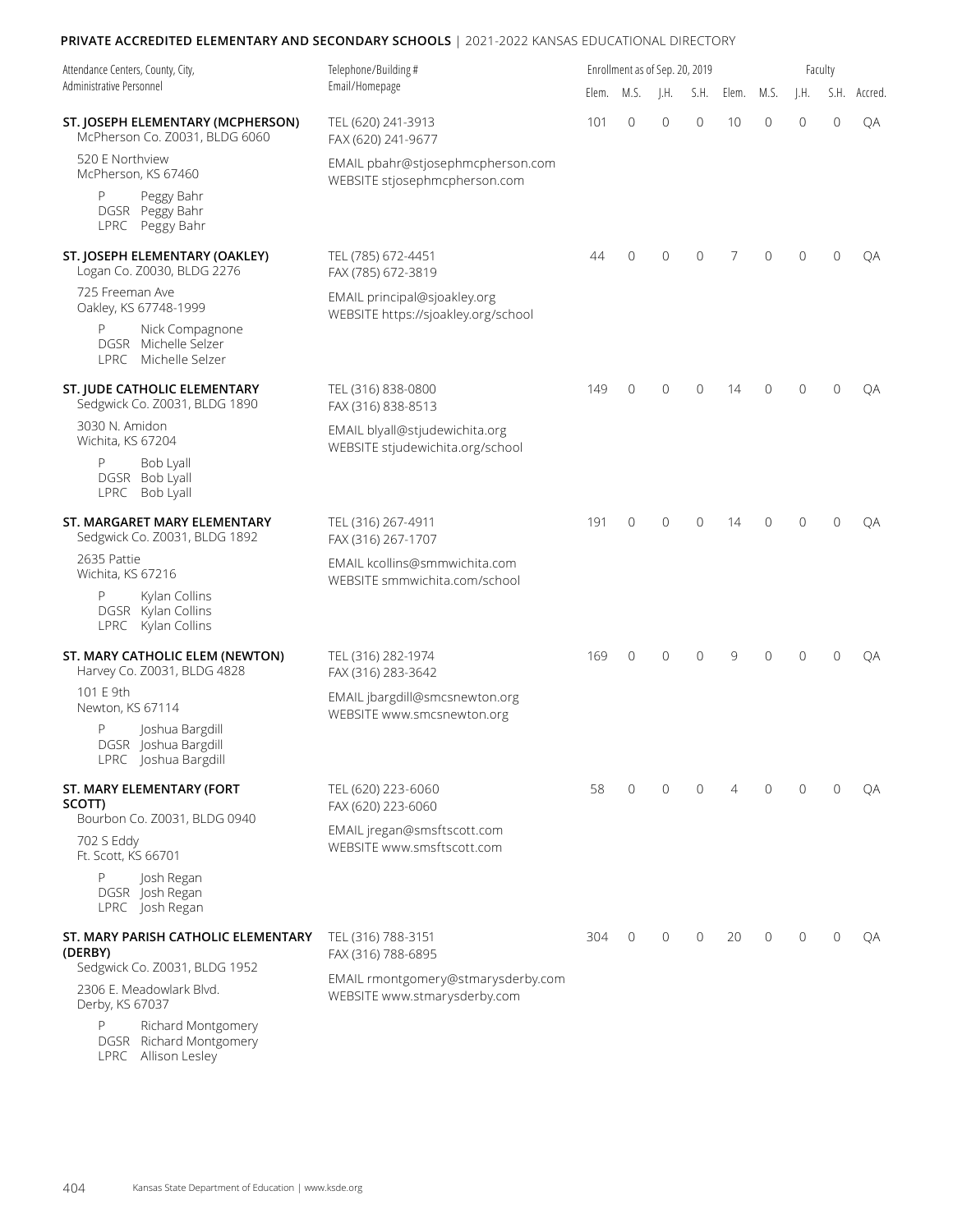| Attendance Centers, County, City,<br>Administrative Personnel                                          | Telephone/Building#<br>Email/Homepage                                      |       | Enrollment as of Sep. 20, 2019 |               |                |                |             | Faculty        |                |              |  |  |
|--------------------------------------------------------------------------------------------------------|----------------------------------------------------------------------------|-------|--------------------------------|---------------|----------------|----------------|-------------|----------------|----------------|--------------|--|--|
|                                                                                                        |                                                                            | Elem. | M.S.                           | $\mathsf{H}.$ |                | S.H. Elem.     | M.S.        | J.H.           |                | S.H. Accred. |  |  |
| ST. MARY'S COLGAN HIGH<br>Crawford Co. Z0031, BLDG 1334                                                | TEL (620) 231-4690<br>FAX (620) 231-0690                                   | 0     | $\overline{0}$                 | $\mathbf{0}$  | 212            | $\overline{0}$ | $\mathbf 0$ | 0              | 17             | QA           |  |  |
| 212 E 9th St.<br>Pittsburg, KS 66762                                                                   | EMAIL streeterw@ollsmc.com<br>WEBSITE https://www.ollsmc.org/              |       |                                |               |                |                |             |                |                |              |  |  |
| P<br>Wes Streeter<br>Wayne Cichon<br>AP<br>Dennis Burke<br>D<br>DGSR Wes Streeter<br>LPRC Wes Streeter |                                                                            |       |                                |               |                |                |             |                |                |              |  |  |
| ST. MARY'S ELEMENTARY (PITTSBURG)<br>Crawford Co. Z0031, BLDG 1338                                     | TEL (620) 231-6941<br>FAX (620) 235-7442                                   | 250   | $\mathbf{0}$                   | $\mathbf{0}$  | $\overline{0}$ | 18             | 0           | 0              | $\overline{0}$ | QA           |  |  |
| 301 E. 9th<br>Pittsburg, KS 66762                                                                      | EMAIL obrienk@ollsmc.com<br>WEBSITE https://www.ollsmc.org/                |       |                                |               |                |                |             |                |                |              |  |  |
| P<br>Kristen O'Brien<br>Dennis Burke<br>$\Box$<br>DGSR Kristen O'Brien<br>LPRC Kristen O'Brien         |                                                                            |       |                                |               |                |                |             |                |                |              |  |  |
| ST. MARYS ELEMENTARY<br>Finney Co. Z0028, BLDG 7154                                                    | TEL (620) 276-2241<br>FAX (620) 276-7067                                   | 97    | $\mathbf{0}$                   | $\mathbf 0$   | $\mathbf{0}$   | 8              | 0           | $\Omega$       | $\mathbf{0}$   | QA           |  |  |
| 503 W St. John<br>Garden City, KS 67846                                                                | EMAIL mmead@gckschools.com<br>WEBSITE www.stmaryschoolgc.com               |       |                                |               |                |                |             |                |                |              |  |  |
| P<br>Michelle Mead<br>DGSR Michelle Mead<br>LPRC Lori Nieman                                           |                                                                            |       |                                |               |                |                |             |                |                |              |  |  |
| ST. MARYS ELEMENTARY (ELLIS)<br>Ellis Co. Z0030, BLDG 5252                                             | TEL (785) 726-3185<br>FAX (785) 726-3166                                   | 62    | $\mathbf{0}$                   | $\mathbf{0}$  | $\mathbf{0}$   | 9              | 0           | $\overline{0}$ | $\mathbf{0}$   | QA           |  |  |
| 605 Monroe St.<br>Ellis, KS 67637-2297                                                                 | EMAIL ppark@stmarysellis.net<br>WEBSITE https://stmarysofellis.org/school  |       |                                |               |                |                |             |                |                |              |  |  |
| P<br>Patti Park<br>DGSR Patti Park<br>LPRC Patti Park                                                  |                                                                            |       |                                |               |                |                |             |                |                |              |  |  |
| ST. MARYS ELEMENTARY (SALINA)<br>Saline Co. Z0030, BLDG 3044                                           | TEL (785) 827-4200<br>FAX (785) 827-7765                                   | 254   | $\mathbf{0}$                   | $\mathbf 0$   | $\mathbf{0}$   | $\overline{0}$ | 0           | $\Omega$       | $\overline{0}$ | OA           |  |  |
| 304 E. Cloud<br>Salina, KS 67401-6435                                                                  | EMAIL ccompagnone@yahoo.com<br>WEBSITE http://stmarysalina.org             |       |                                |               |                |                |             |                |                |              |  |  |
| P<br>Cindy Compagnone<br>DGSR Nick Compagnone<br>LPRC Laura Weiser                                     |                                                                            |       |                                |               |                |                |             |                |                |              |  |  |
| ST. MATTHEW ELEMENTARY<br>Shawnee Co. Z0029, BLDG 8566                                                 | TEL (785) 235-2188<br>FAX (785) 235-2207                                   | 197   | $\mathbf 0$                    | $\mathbf 0$   | $\mathbf{0}$   | 14             | $\mathbf 0$ | $\overline{0}$ | $\mathbf{0}$   | QA           |  |  |
| 1000 SE 28th St<br>Topeka, KS 66605-1336                                                               | EMAIL leint@saintmatthews.org<br>WEBSITE http://saintmatthews.org/school   |       |                                |               |                |                |             |                |                |              |  |  |
| P<br>Theresa Lein<br>Debra O'Shea<br>AP<br>DGSR Theresa Lein<br>LPRC Theresa Lein                      |                                                                            |       |                                |               |                |                |             |                |                |              |  |  |
| ST. MICHAEL THE ARCHANGEL CATHOLIC<br><b>SCHOOL</b>                                                    | TEL (913) 402-3950<br>FAX (913) 851-8221                                   | 529   | $\mathbf 0$                    | $\mathbf{0}$  | $\mathbf{0}$   | 36             | 0           | $\Omega$       | $\mathbf{0}$   | QA           |  |  |
| Johnson Co. Z0029, BLDG 9887<br>14201 Nall Ave<br>Leawood, KS 66223-2984                               | EMAIL lorenzo.rizzi@stmichaelcp.org<br>WEBSITE https://edu.stmichaelcp.org |       |                                |               |                |                |             |                |                |              |  |  |
| P<br>Lorenzo Rizzi<br>Charles Huber<br>AP<br>DGSR Lorenzo Rizzi                                        |                                                                            |       |                                |               |                |                |             |                |                |              |  |  |

LPRC Lorenzo Rizzi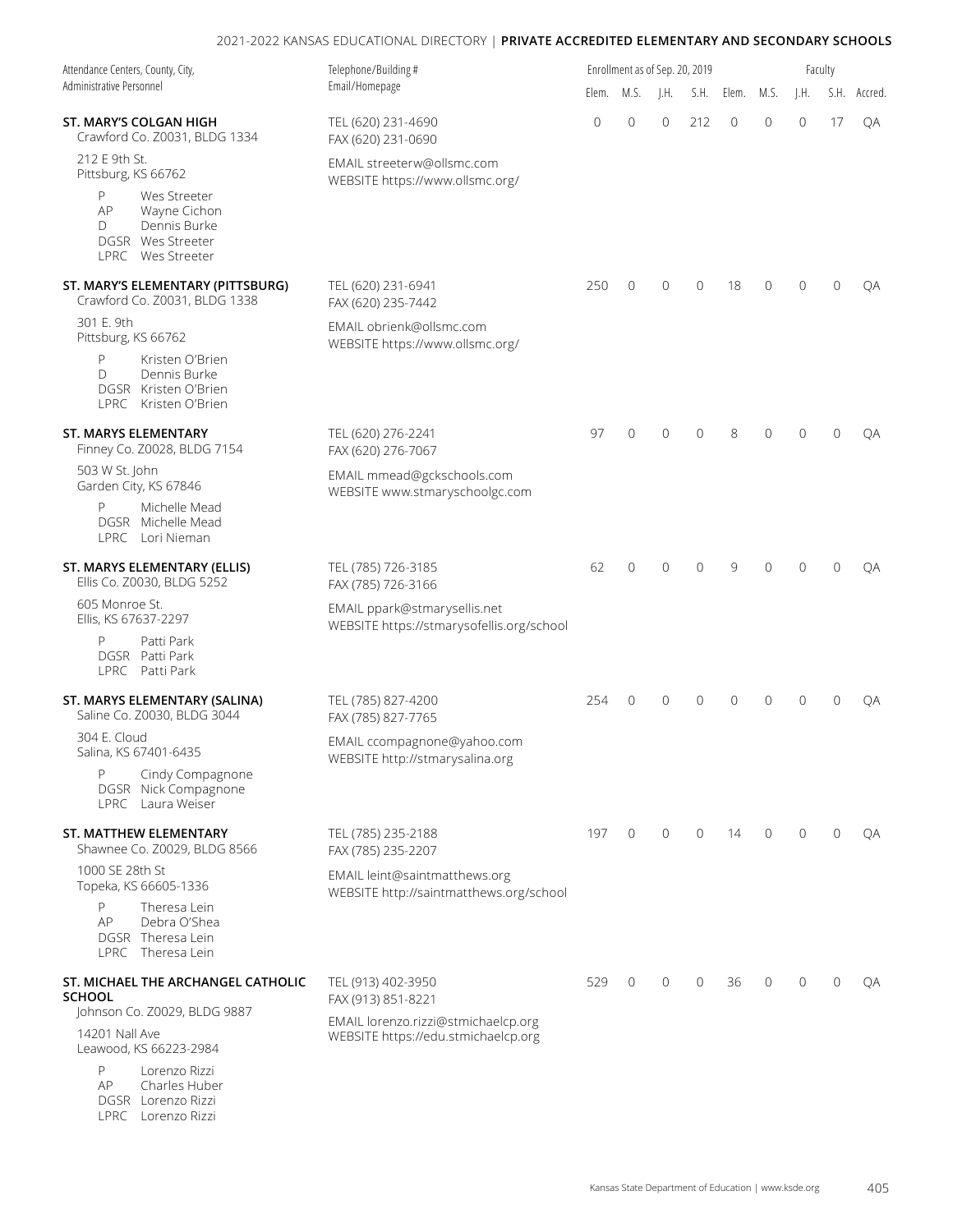| Attendance Centers, County, City,<br>Administrative Personnel                                      | Telephone/Building#<br>Email/Homepage                                                                           |       |                | Enrollment as of Sep. 20, 2019 |              |          | Faculty      |                |              |         |  |  |
|----------------------------------------------------------------------------------------------------|-----------------------------------------------------------------------------------------------------------------|-------|----------------|--------------------------------|--------------|----------|--------------|----------------|--------------|---------|--|--|
|                                                                                                    |                                                                                                                 | Elem. | M.S.           | $\mathsf{H}$ .                 | S.H.         | Elem.    | M.S.         | I.H.           | S.H.         | Accred. |  |  |
| ST. PATRICK CATHOLIC ELEMENTARY<br>Labette Co. Z0031, BLDG 8600                                    | TEL (620) 421-0710<br>FAX (620) 421-2429                                                                        | 91    | $\overline{0}$ | $\mathbf 0$                    | $\mathbf{0}$ | 11       | 0            | $\overline{0}$ | $\mathbf 0$  | QA      |  |  |
| 1831 Stevens<br>Parsons, KS 67357                                                                  | EMAIL eaita@stpatricksparsons.org<br>WEBSITE www.stpatricksparsons.org/                                         |       |                |                                |              |          |              |                |              |         |  |  |
| P<br>Autumn Carson<br>DGSR Autumn Carson<br>LPRC Autumn Carson                                     | school                                                                                                          |       |                |                                |              |          |              |                |              |         |  |  |
| ST. PATRICK CATHOLIC ELEMENTARY<br>(CHANUTE)<br>Neosho Co. Z0031, BLDG 5904                        | TEL (620) 431-4020<br>FAX (620) 431-6587                                                                        | 49    | $\mathbf{0}$   | $\Omega$                       | $\mathbf{0}$ | 6        | 0            | $\Omega$       | $\mathbf{0}$ | QA      |  |  |
| 409 S. Malcolm<br>Chanute, KS 66720                                                                | EMAIL mdurand@stpatrickchanute.org<br>WEBSITE www.stpatrickchanute.org/school                                   |       |                |                                |              |          |              |                |              |         |  |  |
| P<br>Mary Durand<br>DGSR Mary Durand<br>LPRC Mary Durand                                           |                                                                                                                 |       |                |                                |              |          |              |                |              |         |  |  |
| ST. PATRICK CATHOLIC ELEMENTARY<br>(KINGMAN)<br>Kingman Co. Z0031, BLDG 3744                       | TEL (620) 532-2791<br>FAX (620) 532-2392<br>EMAIL eharmon@stpatskingman.org<br>WEBSITE stpatskingman.org/school | 112   | $\mathbf{0}$   | $\Omega$                       | $\mathbf{0}$ | 11       | $\Omega$     | $\Omega$       | $\mathbf{0}$ | QA      |  |  |
| 630 Ave D West<br>Kingman, KS 67068                                                                |                                                                                                                 |       |                |                                |              |          |              |                |              |         |  |  |
| Dr. Eva Harmon<br>P<br>DGSR Dr. Eva Harmon<br>LPRC Dr. Eva Harmon                                  |                                                                                                                 |       |                |                                |              |          |              |                |              |         |  |  |
| ST PATRICK CATHOLIC ELEMENTARY<br>(WICHITA)<br>Sedgwick Co. Z0031, BLDG 1894                       | TEL (316) 262-4071<br>FAX (316) 262-4683<br>EMAIL brelph@stpatswichita.org<br>WEBSITE www.stpatswichita.org     | 184   | $\mathbf{0}$   | $\Omega$                       | $\Omega$     | $\Omega$ | $\Omega$     | $\Omega$       | $\Omega$     | ОA      |  |  |
| 2023 Arkansas Ave.<br>Wichita, KS 67203                                                            |                                                                                                                 |       |                |                                |              |          |              |                |              |         |  |  |
| Brandon Relph<br>P<br>DGSR Brandon Relph<br>LPRC Brandon Relph                                     |                                                                                                                 |       |                |                                |              |          |              |                |              |         |  |  |
| ST. PAUL LUTHERAN ELEMENTARY<br>(LEAVENWORTH)<br>Leavenworth Co. Z0026, BLDG 7042                  | TEL (913) 682-5553<br>FAX (913) 682-5553                                                                        | 39    | $\mathbf{0}$   | $\Omega$                       | 0            | $\Omega$ | 0            | $\Omega$       | $\Omega$     | ОA      |  |  |
| 320 N 7th<br>Leavenworth, KS 66048-1993                                                            | EMAIL principal@splcs.org<br>WEBSITE www.splcs.org                                                              |       |                |                                |              |          |              |                |              |         |  |  |
| P<br>Cynthia Hammons<br>DGSR Chyza Nelson<br>LPRC James Bradshaw                                   |                                                                                                                 |       |                |                                |              |          |              |                |              |         |  |  |
| ST. PETER CATHOLIC ELEMENTARY<br>(SCHULTE)<br>Sedgwick Co. Z0031, BLDG 2040                        | TEL (316) 524-6585<br>FAX (315) 524-1656                                                                        | 280   | $\mathbf 0$    | $\mathbf{0}$                   | $\mathbf{0}$ | 21       | $\mathbf{0}$ | $\Omega$       | $\mathbf{0}$ | QA      |  |  |
| 11010 Southwest Blvd<br>Wichita, KS 67215                                                          | EMAIL bhickok@stpeterschulte.com<br>WEBSITE http://stpeterschulte.com/school                                    |       |                |                                |              |          |              |                |              |         |  |  |
| P<br>Brenda Hickok<br>DGSR Brenda Hickok<br>LPRC Brenda Hickok                                     |                                                                                                                 |       |                |                                |              |          |              |                |              |         |  |  |
| ST. THOMAS AQUINAS ELEMENTARY<br>Sedgwick Co. Z0031, BLDG 1896                                     | TEL (316) 684-9201<br>FAX (316) 684-7421                                                                        | 483   | $\mathbf{0}$   | $\mathbf{0}$                   | $\mathbf{0}$ | 34       | 0            | $\Omega$       | $\mathbf{0}$ | QA      |  |  |
| 1215 Stratford N. Ln.<br>Wichita, KS 67206                                                         | EMAIL swarren@stthomaswichita.com<br>WEBSITE www.stthomaswichita.com/school                                     |       |                |                                |              |          |              |                |              |         |  |  |
| P<br>Stephanie Warren<br><b>Brian Campbell</b><br>AP<br>DGSR Brian Campbell<br>LPRC Brian Campbell |                                                                                                                 |       |                |                                |              |          |              |                |              |         |  |  |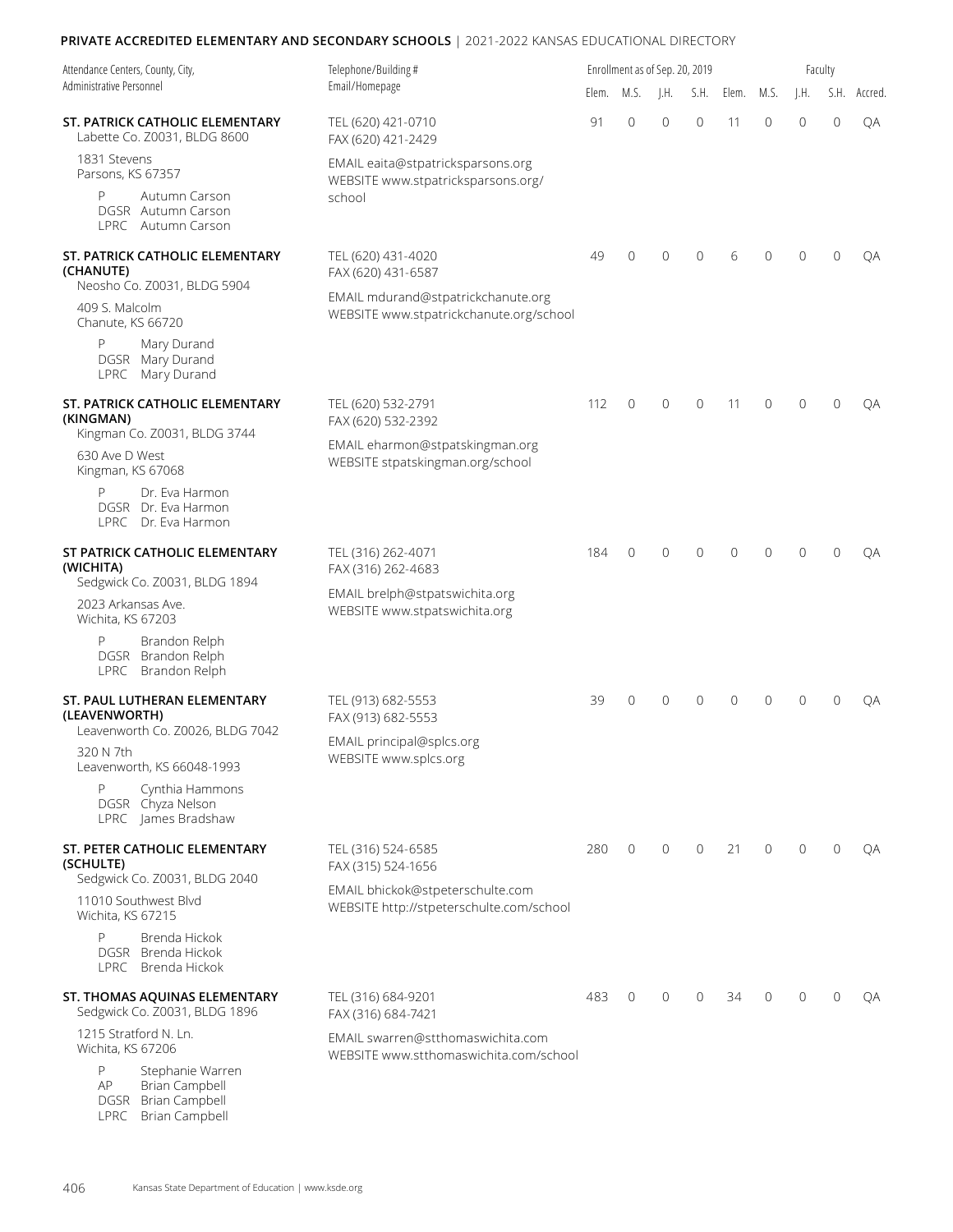| Attendance Centers, County, City,<br>Administrative Personnel                                                                  | Telephone/Building#<br>Email/Homepage                                                                                                |              | Enrollment as of Sep. 20, 2019          |                           |                |                |         |                |                |              |
|--------------------------------------------------------------------------------------------------------------------------------|--------------------------------------------------------------------------------------------------------------------------------------|--------------|-----------------------------------------|---------------------------|----------------|----------------|---------|----------------|----------------|--------------|
|                                                                                                                                |                                                                                                                                      | Elem.        | M.S.                                    | $\mathsf{I}.\mathsf{H}$ . | S.H.           | Elem.          | M.S.    | I.H.           |                | S.H. Accred. |
| ST. THOMAS AQUINAS HIGH SCHOOL<br>Johnson Co. Z0029, BLDG 9020                                                                 | TEL (913) 345-1411<br>FAX (913) 345-2319                                                                                             | $\mathbf{0}$ | $\mathbf 0$                             | $\mathbf{0}$              | 923            | $\overline{0}$ | 0       | $\mathbf 0$    | 69             | QA           |
| 11411 Pflumm Rd<br>Overland Park, KS 66215-4816                                                                                | EMAIL cmoss@stasaints.net<br>WEBSITE www.stasaints.net                                                                               |              |                                         |                           |                |                |         |                |                |              |
| P<br>Craig Moss<br>P<br>Dr. Mike Sullivan<br>DGSR Craig Moss<br>ED<br><b>Brian Schenck</b><br>LPRC Craig Moss                  |                                                                                                                                      |              |                                         |                           |                |                |         |                |                |              |
| ST. BENEDICT CATHOLIC SCHOOL<br>Atchison Co. Z0029, BLDG 5790                                                                  | TEL (913) 367-3503<br>FAX (913) 367-9324                                                                                             | 187          | $\mathbf{0}$                            | $\mathbf{0}$              | $\overline{0}$ | 13             | 0       | 0              | $\mathbf{0}$   | QA           |
| 201 Unity St<br>Atchison, KS 66002-1925                                                                                        | EMAIL hschwinn@stbenedict.eduk12.net<br>WEBSITE www.stbenedictatchison.org/school                                                    |              |                                         |                           |                |                |         |                |                |              |
| P<br>Helen Schwinn<br>DGSR Helen Schwinn<br>LPRC Helen Schwinn                                                                 |                                                                                                                                      |              |                                         |                           |                |                |         |                |                |              |
| ST. CATHERINE OF SIENA CATHOLIC<br><b>SCHOOL</b>                                                                               | TEL (316) 719-2917<br>FAX (316) 719-2930<br>EMAIL jbarr@saintcatherinewichita.com<br>WEBSITE http://saintcatherinewichita.com/school | 381          | $\mathbf 0$                             | $\overline{0}$            | $\overline{0}$ | 25             | 0       | $\Omega$       | $\mathbf{0}$   | QA           |
| Sedgwick Co. Z0031, BLDG 0941<br>3660 N. Ridge Rd.<br>Wichita, KS 67205                                                        |                                                                                                                                      |              |                                         |                           |                |                |         |                |                |              |
| P<br>Jeremy Barr<br>AP<br>Elaine Kllincik<br>DGSR Jeremy Barr<br>LPRC Jeremy Barr                                              |                                                                                                                                      |              |                                         |                           |                |                |         |                |                |              |
| ST. JAMES ACADEMY<br>Johnson Co. Z0029, BLDG 8999                                                                              | TEL (913) 254-4200<br>FAX (913) 254-4221<br>EMAIL srapp@sjakeepingfaith.org<br>WEBSITE www.sjakeepingfaith.org                       | $\mathbf{0}$ | $\overline{0}$                          | $\mathbf{0}$              | 901            | $\overline{0}$ | 0       | $\Omega$       | 47             | ОA           |
| 24505 Prairie Star Parkway<br>Lenexa, KS 66227-7267                                                                            |                                                                                                                                      |              |                                         |                           |                |                |         |                |                |              |
| Ρ<br>Shane Rapp<br>AP<br>John Muehlberger<br>AP<br>Jessica Rolston<br>DGSR Shane Rapp<br>Andy Tylicki<br>ED<br>LPRC Shane Rapp |                                                                                                                                      |              |                                         |                           |                |                |         |                |                |              |
| ST. JOHN CATHOLIC SCHOOL                                                                                                       | TEL (785) 843-9511                                                                                                                   | 276          | $\begin{matrix} 0 & 0 & 0 \end{matrix}$ |                           |                | 17 0           |         | $\overline{0}$ | $\overline{0}$ | QA           |
| Douglas Co. Z0029, BLDG 9895<br>1208 Kentucky St<br>Lawrence, KS 66044-3216                                                    | EMAIL creffett@sjeagles.com<br>WEBSITE www.sjevangelist.com/school                                                                   |              |                                         |                           |                |                |         |                |                |              |
| P<br>Chris Reffett<br>AP<br>Pat Domann<br>DGSR Chris Reffett<br>LPRC Chris Reffett                                             |                                                                                                                                      |              |                                         |                           |                |                |         |                |                |              |
| ST. JOSEPH ELEMENTARY (SHAWNEE)<br>Johnson Co. Z0029, BLDG 9018                                                                | TEL (913) 631-7730                                                                                                                   | 396          | $\mathbf{0}$                            | $\mathbf{0}$              | $\mathbf{0}$   | 24             | $\circ$ | $\mathbf{0}$   | $\mathbf{0}$   | QA           |
| 11505 Johnson Dr<br>Shawnee, KS 66203-2643                                                                                     | EMAIL jmaddox@stjoeshawnee.org<br>WEBSITE https://stjoeshawnee.org                                                                   |              |                                         |                           |                |                |         |                |                |              |
| P<br>Jodie Maddox<br>DGSR Jodie Maddox<br>LPRC Jodie Maddox                                                                    |                                                                                                                                      |              |                                         |                           |                |                |         |                |                |              |
| ST. PATRICK ELEMENTARY                                                                                                         | TEL (913) 299-8131                                                                                                                   | 246          | $\mathbf{0}$                            | $\mathbf{0}$              | $\mathbf{0}$   | 17             | $\circ$ | $\Omega$       | $\mathbf{0}$   | QA           |
| Wyandotte Co. Z0029, BLDG 8421<br>1066 N 94th St<br>Kansas City, KS 66112-1514                                                 | EMAIL tconrad@stpatrickkck.org<br>WEBSITE https://stpatrickkck.org                                                                   |              |                                         |                           |                |                |         |                |                |              |
| P<br>Tim Conrad<br>DGSR Tim Conrad                                                                                             |                                                                                                                                      |              |                                         |                           |                |                |         |                |                |              |

LPRC Tim Conrad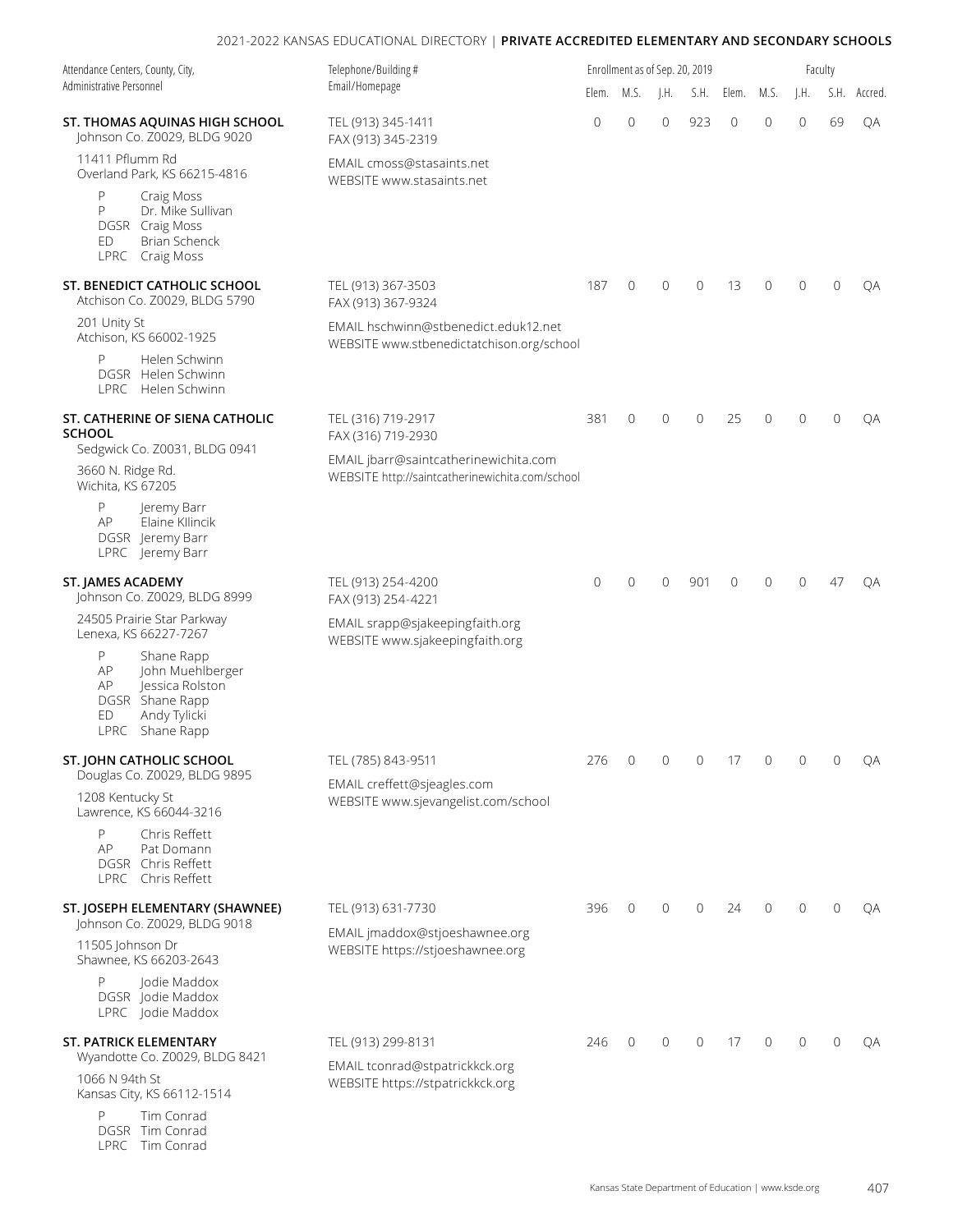| Attendance Centers, County, City,                                                       | Telephone/Building #<br>Email/Homepage                                                                       | Enrollment as of Sep. 20, 2019<br>Faculty |                |                 |                |              |              |          |              |              |  |  |
|-----------------------------------------------------------------------------------------|--------------------------------------------------------------------------------------------------------------|-------------------------------------------|----------------|-----------------|----------------|--------------|--------------|----------|--------------|--------------|--|--|
| Administrative Personnel                                                                |                                                                                                              |                                           | Elem. M.S.     | $\mathsf{I.H.}$ | S.H.           | Elem.        | M.S.         | J.H.     |              | S.H. Accred. |  |  |
| <b>ST. PAUL ELEMENTARY</b><br>Johnson Co. Z0029, BLDG 0882                              | TEL (913) 764-0619<br>EMAIL aconnor@stpaul.eduk12.net<br>WEBSITE www.spcatholic.org/school                   | 184                                       | $\overline{0}$ | $\Omega$        | $\mathbf{0}$   | 13           | $\Omega$     | $\Omega$ | $\mathbf{0}$ | QA           |  |  |
| 21650 W 115th Terrace<br>Olathe, KS 66061-5783                                          |                                                                                                              |                                           |                |                 |                |              |              |          |              |              |  |  |
| P<br>Dr. Ann Connor<br>DGSR Dr. Ann Connor<br>LPRC Dr. Ann Connor                       |                                                                                                              |                                           |                |                 |                |              |              |          |              |              |  |  |
| ST. ROSE PHILIPPINE DUCHESNE<br>Anderson Co. Z0029, BLDG 9896                           | TEL (785) 448-3423<br>FAX (785) 448-3164                                                                     | 94                                        | $\mathbf{0}$   | $\Omega$        | $\Omega$       | 6            | $\Omega$     | $\Omega$ | $\Omega$     | QA           |  |  |
| 530 E. 4th Ave.<br>Garnett, KS 66032-1510                                               | EMAIL kwolken@archkckcs.org<br>WEBSITE https://strosegarnett.eduk12.net                                      |                                           |                |                 |                |              |              |          |              |              |  |  |
| P Mrs. Kelli Wolken<br>DGSR Mrs. Kelli Wolken<br>LPRC Mrs. Kelli Wolken                 |                                                                                                              |                                           |                |                 |                |              |              |          |              |              |  |  |
| <b>ST. XAVIER CATHOLIC</b><br>Geary Co. Z0030, BLDG 7985                                | TEL (785) 238-3867<br>FAX (785) 238-5021                                                                     | 105                                       | $\mathbf{0}$   | $\mathbf{0}$    | $\mathbf{0}$   | 16           | 0            | $\Omega$ | $\Omega$     | QA           |  |  |
| 200 N Washington<br>Junction City, KS 66441                                             | EMAIL augustines@saintxra.org<br>WEBSITE https://www.saintxrams.org/                                         |                                           |                |                 |                |              |              |          |              |              |  |  |
| Shawn Augustine<br>P<br>DGSR Shawn Augustine<br>LPRC Shawn Augustine                    |                                                                                                              |                                           |                |                 |                |              |              |          |              |              |  |  |
| STS. PETER AND PAUL ELEMENTARY<br>Nemaha Co. Z0029, BLDG 6664                           | TEL (785) 336-2727<br>FAX (785) 336-3817                                                                     | 200                                       | $\overline{0}$ | $\mathbf{0}$    | $\overline{0}$ | 17           | $\Omega$     | $\Omega$ | $\Omega$     | ОA           |  |  |
| 409 Elk St<br>Seneca, KS 66538-1679                                                     | EMAIL tleonard@sppschool.com<br>WEBSITE http://www.sppschool.com                                             |                                           |                |                 |                |              |              |          |              |              |  |  |
| P<br>Todd Leonard<br>AP<br>Michelle Haverkamp<br>DGSR Todd Leonard<br>LPRC Todd Leonard |                                                                                                              |                                           |                |                 |                |              |              |          |              |              |  |  |
| <b>THOMAS MORE PREP-MARIAN</b><br>Ellis Co. Z0030, BLDG 7984                            | TEL (785) 625-6577<br>FAX (785) 625-3912                                                                     | $\mathbf{0}$                              | $\overline{0}$ | $\Omega$        | 270            | $\Omega$     | 0            | $\Omega$ | 29           | QA           |  |  |
| 1701 Hall Street<br>P.O. Box 9<br>Hays, KS 67601-3199                                   | EMAIL meitnerc@tmpmarian.org<br>WEBSITE https://www.tmp-m.org/o/tmpm                                         |                                           |                |                 |                |              |              |          |              |              |  |  |
| P<br>Chad Meitner<br>DGSR Chad Meitner<br>LPRC Tom Meagher                              |                                                                                                              |                                           |                |                 |                |              |              |          |              |              |  |  |
| <b>TIPTON HIGH</b><br>Mitchell Co. Z0030, BLDG 2208                                     | TEL (785) 373-5835<br>FAX (785) 373-5637                                                                     | $\mathbf{0}$                              | $\mathbf{0}$   | $\mathbf{0}$    | 22             | $\mathbf{0}$ | $\mathbf{0}$ | $\Omega$ | 6            | QA           |  |  |
| 301 State Street<br>P.O. Box 146<br>Tipton, KS 67485-0146                               | EMAIL glhake@wilsoncom.us<br>WEBSITE https://salinadiocese.org/school/<br>tipton-catholic-high-school-tipton |                                           |                |                 |                |              |              |          |              |              |  |  |
| P<br>Gery Hake<br>DGSR Gery Hake<br>LPRC Marilyn Ohnsat                                 |                                                                                                              |                                           |                |                 |                |              |              |          |              |              |  |  |
| <b>TOPEKA LUTHERAN ELEM</b><br>Shawnee Co. Z0026, BLDG 8570                             | TEL (785) 357-0382<br>FAX (785) 357-7338                                                                     | 86                                        | $\mathbf{0}$   | $\mathbf{0}$    | $\mathbf{0}$   | 8            | 0            | $\Omega$ | $\mathbf{0}$ | QA           |  |  |
| 701 Roosevelt<br>Topeka, KS 66606-1745                                                  | EMAIL francik@topekalutheran.org<br>WEBSITE www.topekalutheran.org                                           |                                           |                |                 |                |              |              |          |              |              |  |  |
| Chris Francik<br>P                                                                      |                                                                                                              |                                           |                |                 |                |              |              |          |              |              |  |  |

DGSR Melissa Muse LPRC James Bradshaw